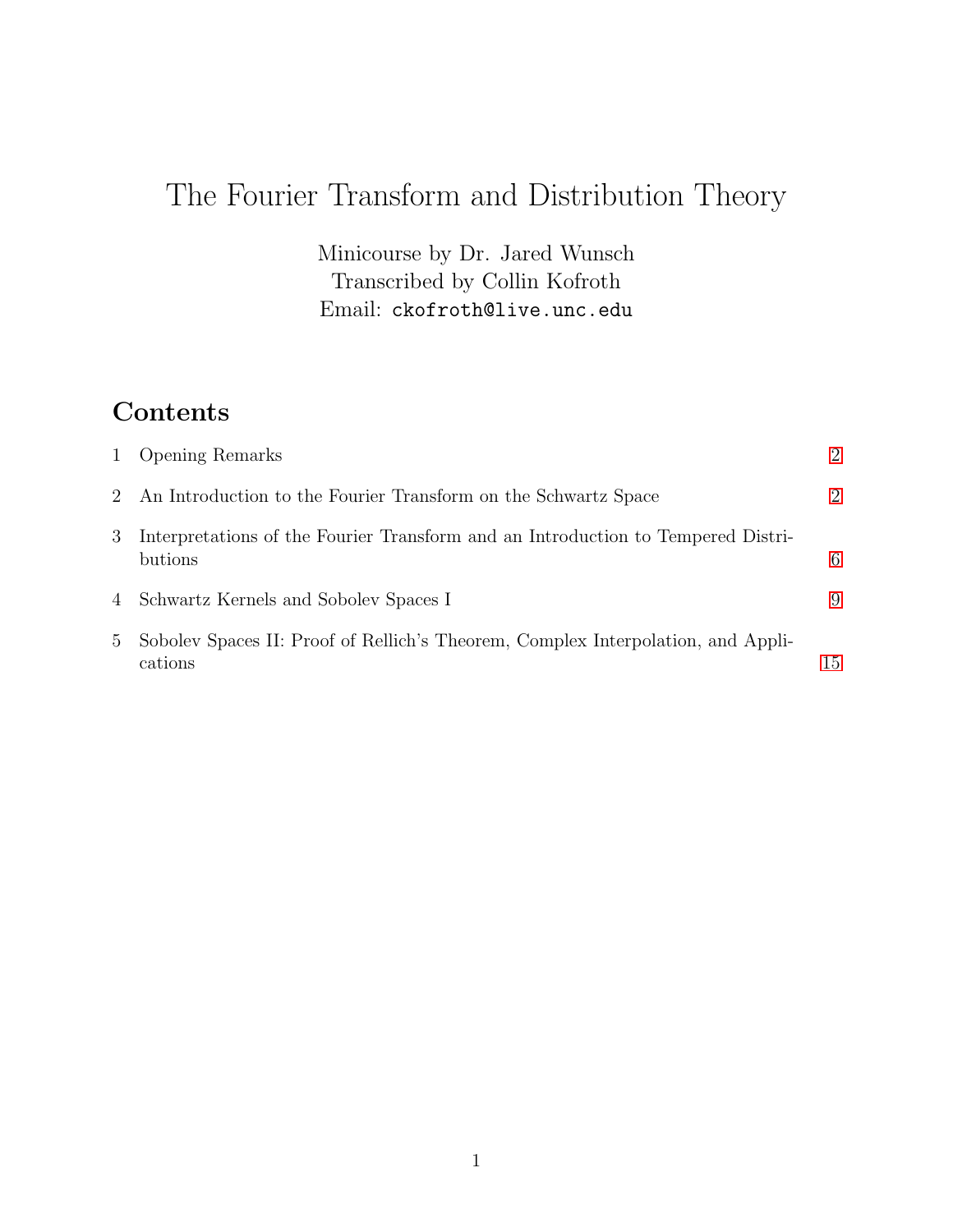### <span id="page-1-0"></span>1 Opening Remarks

These notes were taken when attending the three-week semiclassical analysis summer school at Northwestern University, as part of [SNAP](https://sites.northwestern.edu/snap2019/) ("Summer Northwestern Analysis Program"). These notes comprise the series of lectures on Fourier analysis taught by [Dr. Jared Wunsch.](https://sites.math.northwestern.edu/~jwunsch/) Each section represents a lecture.

Any mistakes are my own. I've added in various clarifying remarks, additional background (some of which came from Chapter 3 of Michael Taylor's first PDE book, see [here\)](https://mtaylor.web.unc.edu/notes/pde-course/), and extra details which may generate further errors. Shoot me an email if/when you catch them!

# <span id="page-1-1"></span>2 An Introduction to the Fourier Transform on the Schwartz Space

We will start with a rather "dry" description of the Fourier transform, as motivating it later is actually easier after describing its key properties. To start, we want to define a particularly nice class of functions called the Schwartz space, denoted  $\mathcal{S}(\mathbb{R}^n)$ . Informally, these functions are nice in the sense that they are smooth, with all orders of derivatives decaying faster than any polynomial. Formally, we say

$$
\varphi \in \mathcal{S}(\mathbb{R}^n) \iff \varphi \in C^{\infty}(\mathbb{R}^n) \text{ and } \forall \alpha, \beta \in \mathbb{N}^n \sup_x |x^{\alpha}D^{\beta}\varphi| = C_{\alpha\beta} < \infty.
$$

Here,

$$
D^{\beta} = \frac{1}{i^{|\beta|}} \partial_1^{\beta_1} \partial_2^{\beta_2} \cdots \partial_n^{\beta_n}.
$$

We also write  $D_j = -i\partial_j$ .

#### Example:

$$
e^{-x^2} \in \mathcal{S}(\mathbb{R}^n), \qquad P(x)e^{-x^2} \in \mathcal{S}(\mathbb{R}^n), \qquad \frac{1}{1+x^2} \notin \mathcal{S}(\mathbb{R}),
$$

where  $P$  is any polynomial.

Equivalently,

$$
\varphi \in \mathcal{S} \iff \forall \alpha, \beta \in \mathbb{N}^n \ D^{\beta} x^{\alpha} \varphi \in L^{\infty}
$$

$$
\iff \forall k \in \mathbb{N} \sum_{|\alpha| \leq k} \sup_{x} |\langle x \rangle^{k} D^{\alpha} \varphi| < \infty,
$$

where  $\langle x \rangle := (1 + x^2)^{1/2}$ . The function  $\langle x \rangle$  is called the *Japanese bracket*, and it is a smoothed-out, strictly positive version of  $|x|$ . We will call

$$
\|\varphi\|_{k} = \sum_{|\alpha| \leq k} \sup_{x} |\langle x \rangle^{k} D^{\alpha} \varphi|.
$$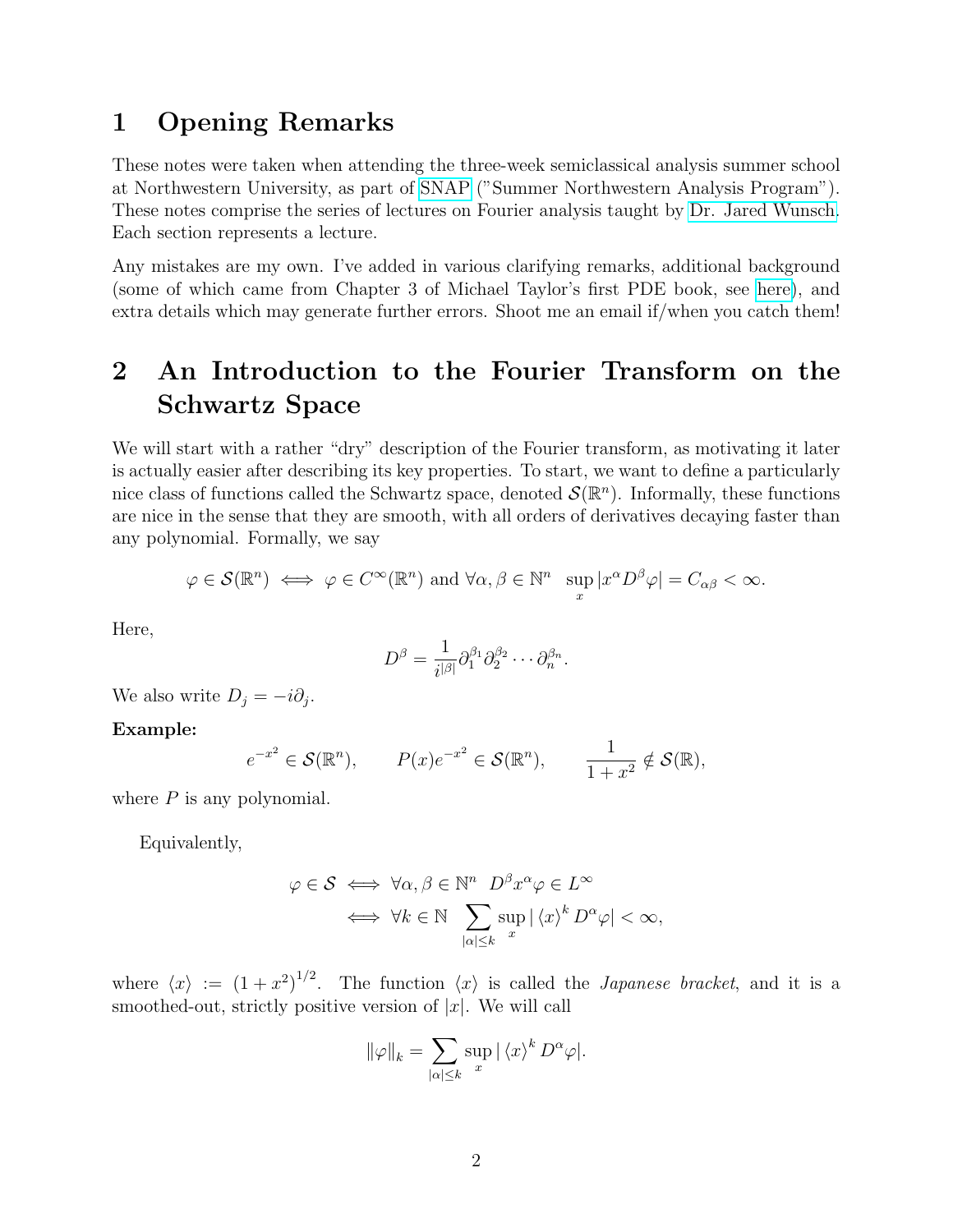Note that this is a countable family of semi-norms, and one can utilize them to endow  $\mathcal{S}(\mathbb{R}^n)$ with a metric space topology (in fact, a Fréchet topology) via the metric

$$
d(\varphi, \psi) = \sum_{k=0}^{\infty} 2^{-k} \frac{\|\varphi - \psi\|_{k}}{1 + \|\varphi - \psi\|_{k}}.
$$

Thus, we can say that

$$
\varphi_n \to \varphi \text{ in } \mathcal{S} \iff \|\varphi_n - \varphi\|_k \to 0 \ \forall k.
$$

The hardest part of showing that  $S$  is Frechét is showing that it is complete when endowed with the previously-described metric.

#### Proposition 2.1.

- 1.  $\mathcal{S}(\mathbb{R}^n)$  is complete
- 2.  $C_c^{\infty}(\mathbb{R}^n) \subset \mathcal{S}(\mathbb{R}^n)$  is dense

The first statement is proved similarly to the Arzela-Ascoli theorem. The latter can be proved by approximating any Schwartz function by a smoothly-cut-off version of itself.

**Note:**  $\mathcal{S}(\mathbb{R}^n) \subset L^1(\mathbb{R}^n)$ . To see this, note that

$$
\varphi \in \mathcal{S} \implies |\varphi| \leq C \left\langle x \right\rangle^{-1-n},
$$

then integrate in polar coordinates. In particular, we write

$$
\int |\varphi(x)| dx = \int (\langle x \rangle^{n+1} |\varphi(x)|) \frac{1}{\langle x \rangle^{n+1}} dx,
$$

then use the Schwartzness of  $\varphi$  on the first terms in parentheses and integrability of the other term. Through a similar argument, one can show that

$$
\mathcal{S}(\mathbb{R}^n) \subset L^p(\mathbb{R}^n), \qquad p \in [1, \infty].
$$

Now, we will define the Fourier transform for an  $L<sup>1</sup>$  function (with the Schwartz space as a subspace). There are many conventions for the multiple of  $2\pi$  in front of the integral, but we adopt the one which makes the Fourier transform unitary.

**Definition 2.2.** If  $f \in L^1(\mathbb{R}^n)$ , we define the Fourier transform as

$$
(\mathcal{F}f)(\xi) = \hat{f}(\xi) := (2\pi)^{-n/2} \int_{\mathbb{R}^n} f(x) e^{-ix\xi} dx.
$$

Note: The Fourier transform is a continuous operator from  $L^1$  to  $L^{\infty}$  (in fact, even better than  $L^{\infty}$  by the Riemann-Lebesgue lemma).

Note that the Schwartz space is closed under application by  $x_j$  and  $D_j$ . This leads to the following proposition.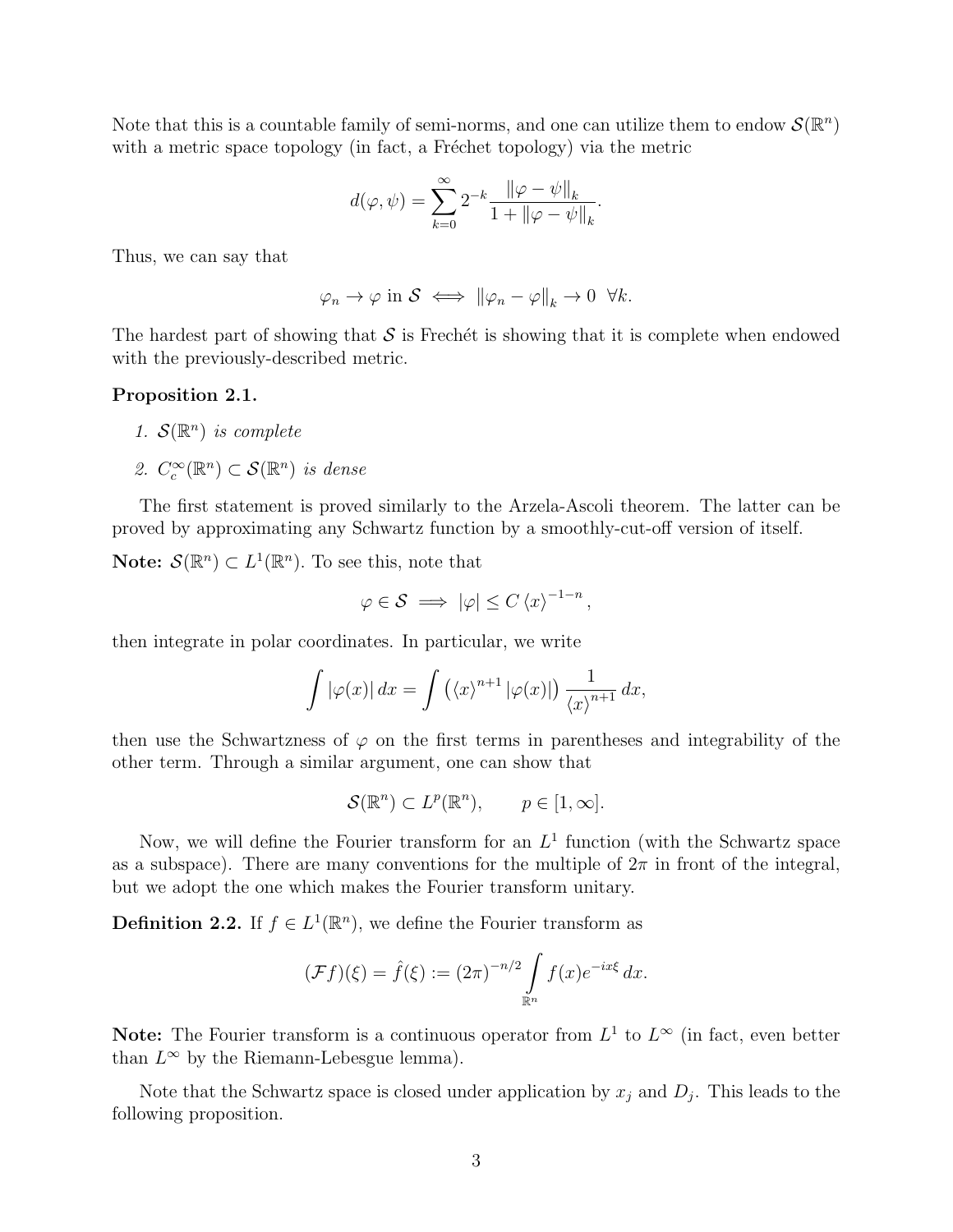**Proposition 2.3.** If  $\varphi \in \mathcal{S}(\mathbb{R}^n)$ , then

$$
\mathcal{F}(D_j \varphi)(\xi) = \xi_j(\mathcal{F}\varphi)(\xi)
$$
  

$$
\mathcal{F}(x_j \varphi)(\xi) = -D_j(\mathcal{F}\varphi)(\xi).
$$

We sometimes say that the Fourier transform *intertwines* differentiation and multiplication (by a polynomial). If we define the operator  $M_j$  by  $M_j f(x) = x_j f(x)$ , then the above can be re-stated as

#### Proposition 2.4.

$$
\mathcal{F}D_j = M_j \mathcal{F}
$$

$$
\mathcal{F}M_j = -D_j \mathcal{F}.
$$

The proof of the first part is a straightforward application of integration by parts, after using Fubini's theorem to write our integral over  $\mathbb{R}^n$  as an iterated integral, and the proof of the second follows from the Leibniz integral rule.

**Proposition 2.5.**  $\mathcal{F}: \mathcal{S} \to \mathcal{S}$ , and it is continuous.

Proof. Roughly,

$$
\xi^{\alpha}D^{\beta}\mathcal{F}\varphi(\xi) = \mathcal{F}(D^{\beta}(-x)^{\beta}\varphi)(\xi) \in L^{\infty},
$$

since

$$
D^{\beta}(-x)^{\beta}\varphi \in \mathcal{S} \subset L^1.
$$

Continuity is similar, using the sequential characterization.

Let  $T = J \circ \mathcal{F}^2$ , where  $Jf(x) = f(-x)$  is coordinate reflection.

**Theorem 2.6.**  $T : \mathcal{S} \to \mathcal{S}$  is the identity operator.

**Corollary 2.7.**  $\mathcal{F}^{-1} = J \circ \mathcal{F}$ . In particular, we have the Fourier inversion formula

$$
f(x) = (2\pi)^{-n/2} \int\limits_{\mathbb{R}^n} \hat{f}(\xi) e^{ix\xi} d\xi.
$$

(Proof of theorem). Due to time constraints, some of the proof will only be on  $\mathbb{R}$ , but the general proof is similar.

**Step 1:**  $TD_j = D_jT$  and  $TM_j = M_jT$ 

Check that, for example,

$$
TD_j = J\mathcal{F}^2 D_j = J\mathcal{F} M_j \mathcal{F} = -JD_j \mathcal{F}^2 = D_j J\mathcal{F}^2 = D_j T.
$$

Step 2: Fix  $\gamma \in \mathcal{S}$  strictly positive. For any  $\varphi \in \mathcal{S}$  and  $y \in \mathbb{R}$ , we can write, via Taylor's theorem,

$$
\varphi(x) = \varphi(y)\frac{\gamma(x)}{\gamma(y)} + (x - y)r_y(x),
$$

 $\Box$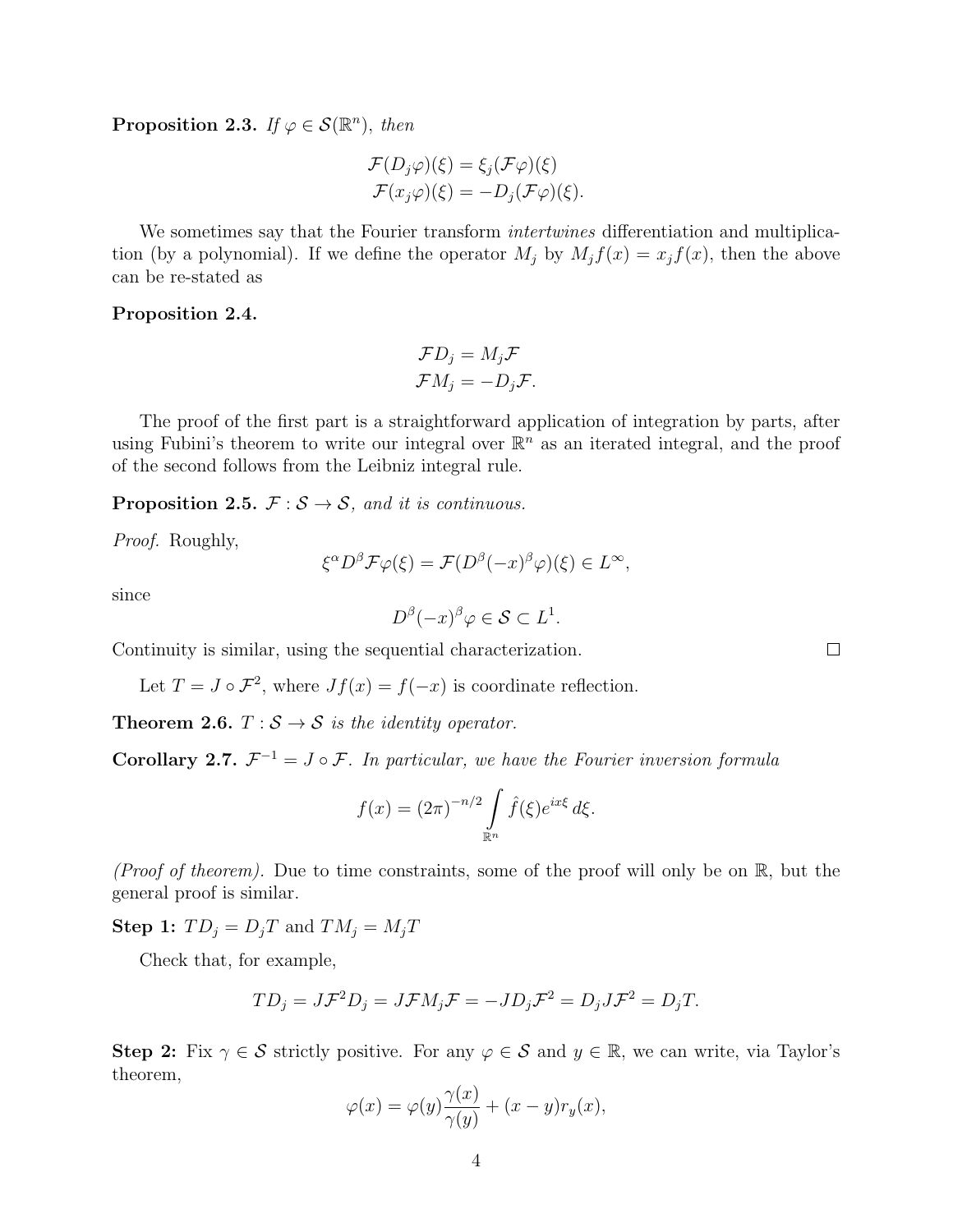with  $r_y \in C^{\infty}$ . Note that the first term agrees with  $\varphi$  at  $x = y$ , and it is in S. To see that  $r_y \in \mathcal{S}$ , note that away from  $x = y$ , we can write

$$
r_y(x) = \frac{\varphi(x) - \varphi(y)\frac{\gamma(x)}{\gamma(y)}}{x - y}.
$$

Away from  $x = y$ ,  $\frac{1}{x-y} \in L^{\infty}$ , as are all of its derivatives, and  $\varphi, \gamma \in \mathcal{S}$ , so the  $r_y \in \mathcal{S}$ . Thus, we have written  $\varphi$  as a sum of two Schwartz functions, the first of which matches  $\varphi$  at  $x = y$ . Applying T to  $\varphi$  and using the previous lemma, we get that

$$
T\varphi(x) = \frac{\varphi(y)}{\gamma(y)}T\gamma(x) + (x - y)Tr_y(x),
$$

and evaluating at  $x = y$  shows that

$$
T\varphi(y) = \varphi(y)\frac{T\gamma(y)}{\gamma(y)} =: \varphi(y)h(y).
$$

Hence, h exists so that for all  $\varphi \in \mathcal{S}$ ,

$$
T\varphi(x) = h(x)\varphi(x).
$$

Since  $\partial_x$  commutes with T, we get that  $h\varphi' = h'\varphi + h\varphi'$ , implying that h is constant. So,  $T\varphi = c\varphi$ , for some  $c \in \mathbb{C}$ . The result now follows from the following proposition.  $\Box$ 

#### Proposition 2.8.

$$
\mathcal{F}(e^{-x^2/2}) = e^{-\xi^2/2}
$$

 $(D - iM_x)u = 0.$ 

*Proof.* If  $u = e^{-x^2/2}$ , then

Taking the Fourier transform yields the ODE

$$
(M - i(-D))\hat{u} = 0,
$$

and so

$$
\hat{u} = \hat{u}(0)e^{-\xi^2/2},
$$

with

$$
\hat{u}(0) = \frac{1}{\sqrt{2\pi}} \int_{\mathbb{R}} e^{-x^2/2} e^{-ix(0)} dx = 1.
$$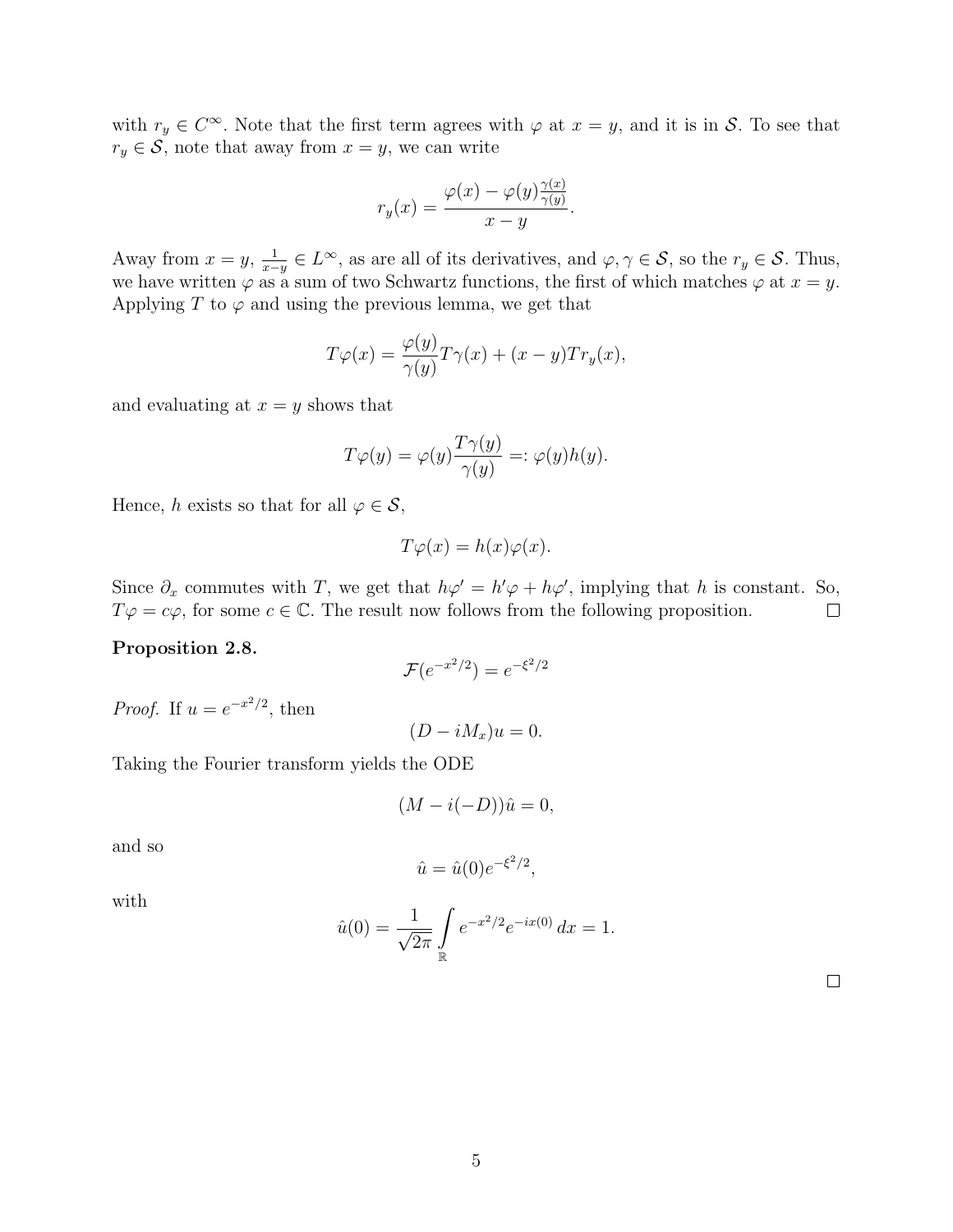### <span id="page-5-0"></span>3 Interpretations of the Fourier Transform and an Introduction to Tempered Distributions

We will write  $(\cdot, \cdot)$  to denote the real  $L^2$  inner product, and  $\langle \cdot, \cdot \rangle$  to denote the sesquilinear inner product on  $L^2$ . One can readily use Fubini to compute that

$$
(\mathcal{F}\varphi,\psi)=(\varphi,\mathcal{F}\psi),
$$

and

$$
\langle \mathcal{F}\varphi, \mathcal{F}\psi \rangle = (\mathcal{F}\varphi, \mathcal{F}^{-1}\bar{\psi}) = (\varphi, \bar{\psi}) = \langle \varphi, \psi \rangle.
$$

**Lemma 3.1.** F extends from  $S \subset L^2$  (densely) to a continuous linear map  $\mathcal{F}: L^2 \to L^2$ , and it is unitary.

To prove this, take an element of  $L^2$  and an approximating sequence. This sequence is Cauchy in  $L^2$  and by the above work, the Fourier transform of the Cauchy sequence converges in  $L^2$ , which implies that it converges. Define this limit as the Fourier transform, which is independent of choice of approximating sequence. The fact that  $\mathcal F$  is unitary is called the Plancheral theorem.

Now, we will discuss motivations of the Fourier transform.

1. F exchanges information about smoothness and decay: For example, let  $f \in L^1$  decrease quickly at  $\infty$  (i.e.  $x^{\alpha} f \in L^1$  for all  $\alpha$ ). Then,

$$
(-D)^{\alpha}(\mathcal{F}f) = \mathcal{F}(x^{\alpha}f) \in L^{\infty}(\mathbb{R}) \cap C(\mathbb{R}) \implies \mathcal{F}f \in C^{\infty}.
$$

Conversely, if  $D^{\alpha} f \in L^1$  for all  $\alpha$ , then

$$
\xi^{\alpha} \mathcal{F} f \in L^{\infty} \implies \mathcal{F} f = \mathcal{O}(\langle \xi \rangle^{-k}) \quad \forall k.
$$

2. (A more physical interpretation)  $\mathcal F$  decomposes "signals" into components with different frequencies: In the Fourier inversion formula, we can interpret  $e^{ix\xi}$  as a plane wave with amplitude  $\hat{f}(\xi)$ , where large  $\xi$  yields rapid oscillations. This allows us to re-construct  $f$  via its frequencies. For example, say we have a violinist who plays a note at a frequency  $\lambda$ . We will assume that the rise and fall of the tone is Gaussian. For small positive  $\varepsilon$ , we will model this (interpret x as time) via

$$
f(x) = e^{-\varepsilon x^2/2} e^{i\lambda x}.
$$

So, this is a complex oscillation with frequency  $\lambda$  and envelope  $e^{-\varepsilon x^2/2}$ , decaying very slowly. Then,

$$
\hat{f}(\xi) = ce^{-(\xi - \lambda)^2/2\varepsilon}.
$$

This is a Gaussian centered at  $\xi = \lambda$  which is highly peaked and rapidly decaying (small  $\varepsilon$  gives a narrow peak here, as opposed to a wide envelope for f). So, we get a huge spike at one frequency, namely  $\lambda$ .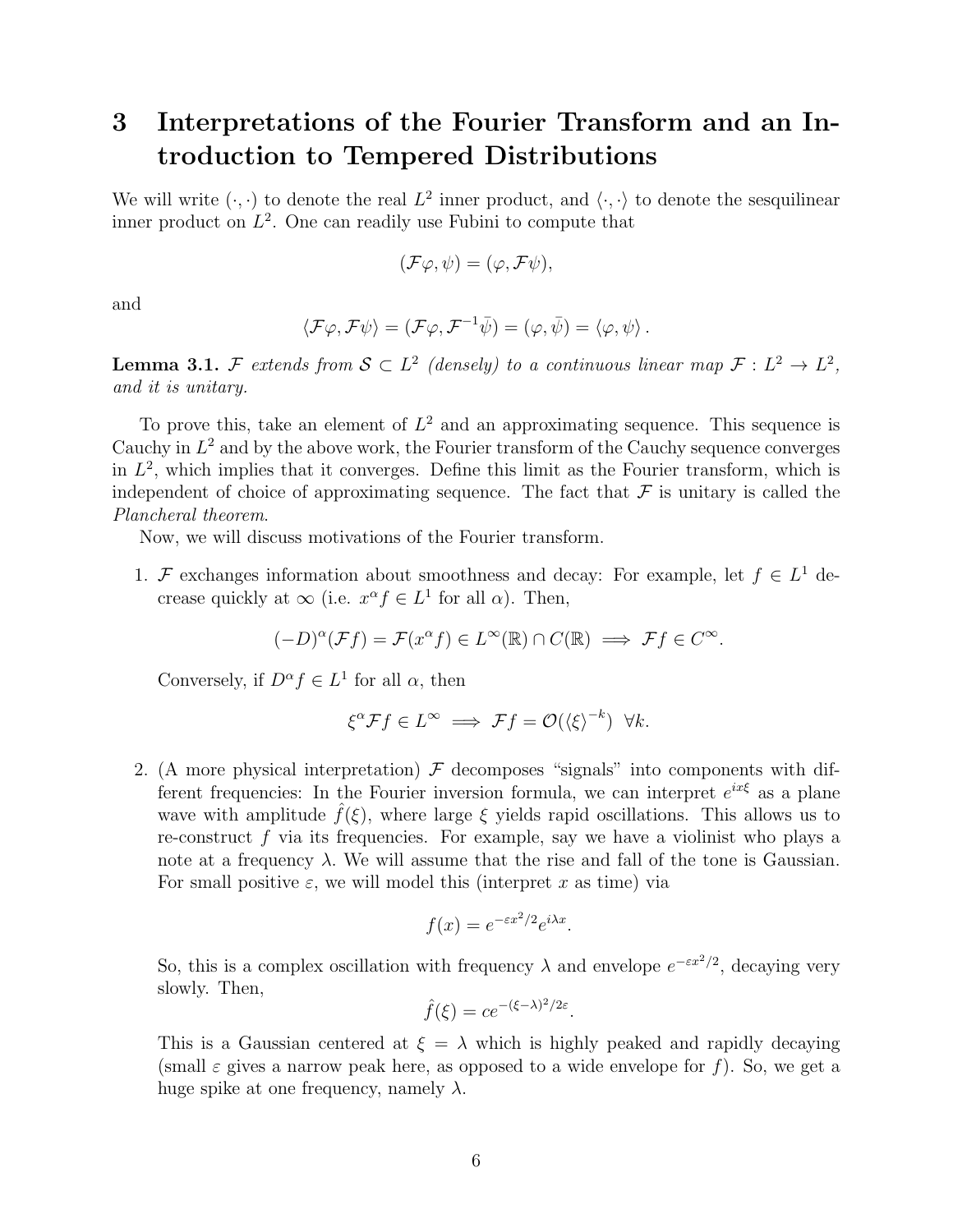3. Solving PDEs: We have the nice property that  $FD^{\alpha} = \xi^{\alpha} \mathcal{F}$ . Suppose that  $p(\xi)$  is a polynomial in *n* variables, say  $p(\xi) = \sum$  $|\alpha|\leq m$  $a_{\alpha} \xi^{\alpha}$ . Given this polynomial, we can define

the object

$$
p(D) = \sum_{|\alpha| \le m} a_{\alpha} D^{\alpha},
$$

which is a constant-coefficient differential operator. Then,

$$
\mathcal{F}(p(D)\varphi) = p(\xi)\mathcal{F}\varphi.
$$

This can turn PDE problems to, in a way, problems in real algebraic geometry. This is a pretty easy problem to solve when the polynomial has no real zeros. For example, let

$$
\Delta = -\sum_j D_j^2 = \sum_j \partial_j^2,
$$

and say we want to solve  $(I - \Delta)\varphi = \psi$ , where  $\varphi, \psi \in \mathcal{S}$ . The above holds

$$
\iff (1+|\xi|^2)\hat{\varphi} = \hat{\psi} \iff \hat{\varphi} = \frac{1}{1+|\xi|^2}\hat{\psi} \iff \varphi = \mathcal{F}^{-1}\left(\frac{1}{1+|\xi|^2}\mathcal{F}\psi\right).
$$

That is, there must exist a unique solution in  $S$ . We call the above a Fourier multiplier. This allows us to define a functional calculus:

$$
f(\Delta)\varphi = \mathcal{F}^{-1}f(-|\xi|^2)\mathcal{F}\varphi,
$$

provided  $f$  is nice (e.g. bounded with bounded derivatives, or even with polynomial growth).

Next, we will begin distribution theory. The continuous dual space of  $S$  is called the space of tempered distributions, denoted

 $\mathcal{S}' = \{u : \mathcal{S} \to \mathbb{C} : u \text{ is linear and continuous}\},\$ 

where continuity is equivalent to the statement

$$
\exists k \in \mathbb{N} \, \exists C \in \mathbb{R}^+ \, \forall \varphi \in \mathcal{S} \, |u(\varphi)| \leq C \, ||\varphi||_k \, ,
$$

where (as before)

$$
\|\varphi\|_{k}=\sum_{|\alpha|\leq k}\sup_{x}\left\langle x\right\rangle ^{k}|D^{\alpha}\varphi|.
$$

The order of a distribution is the number of derivatives needed to ensure continuity. One can, equivalently, use the sequential criterion:

 $u \in \mathcal{S}' \iff u : \mathcal{S} \to \mathbb{C}$  is linear and  $u(\varphi_i) \to u(\varphi)$  whenever  $\varphi_i \to \varphi$  in  $\mathcal{S}$ .

There are more general notions of distributions (the dual space of test functions), but the topology is messy, and tempered distributions are more fundamental to the Fourier transform. One cannot take the Fourier transform of a generic non-tempered distribution since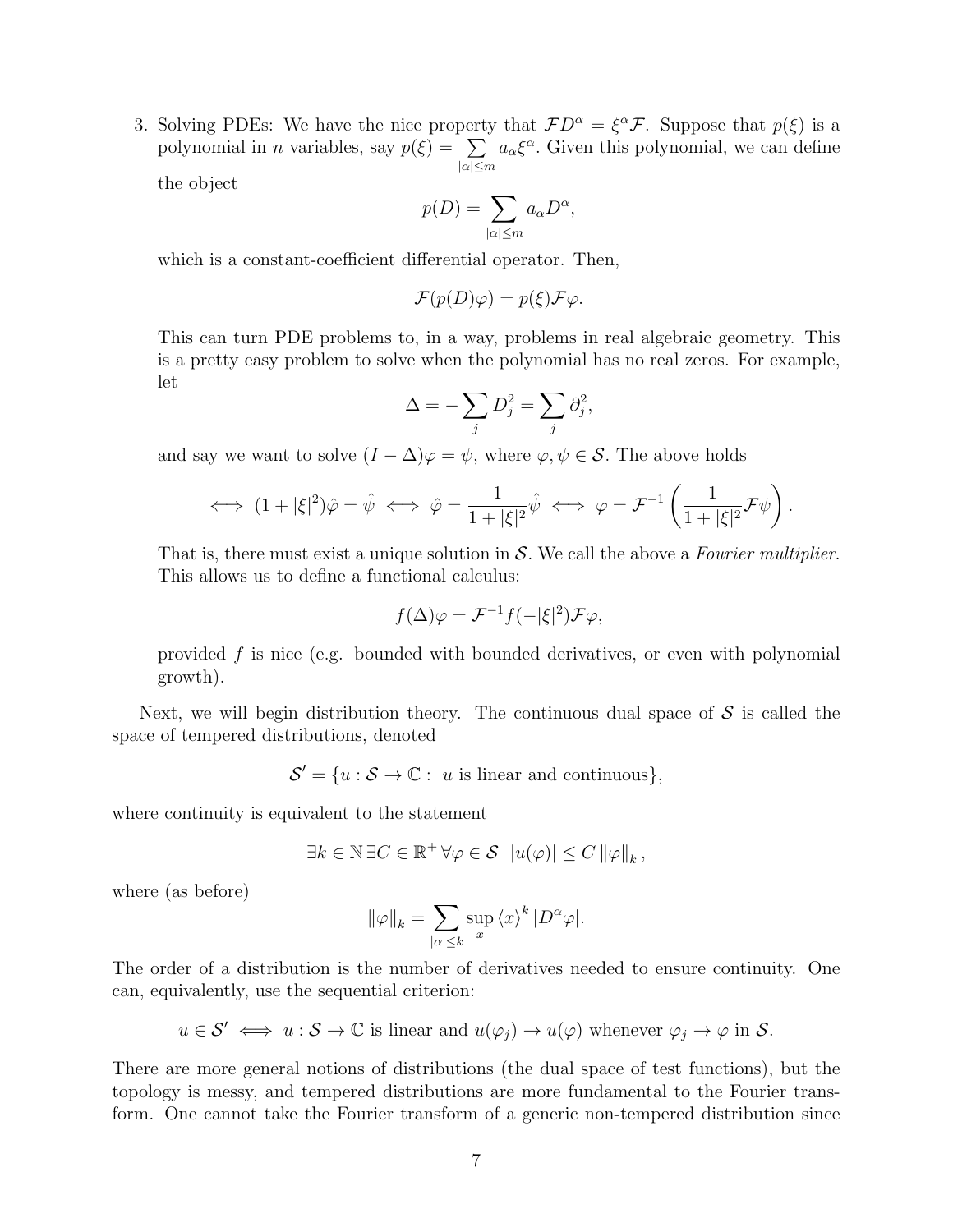the Fourier transform of a  $C_c^{\infty}$  function cannot be  $C_c^{\infty}$ . For this reason, we will not discuss them further.

**Example:** Suppose that  $f \in L^1(\mathbb{R}^n)$ , and define

$$
u_f(\varphi) = \int f \varphi \, dx.
$$

This defines a tempered distribution, as

$$
|u_f(\varphi)| \leq ||f||_{L^1} ||\varphi||_0.
$$

We often do away with the above notation and use the same symbol for a function and the distribution that it induces. We could have also take  $f \in L^{1}_{loc}$  with polynomial growth.

**Example:** Let  $\mu$  be a finite, positive (or even complex-valued) Borel measure. Then, it induces a tempered distribution via the map

$$
\varphi \mapsto \int \varphi \, d\mu,
$$

with a similar estimate to the previous example. A particular example is the Dirac delta distribution:  $\delta(\varphi) = \varphi(0)$ , which is induced by the Dirac measure:

$$
\delta_x(A) = \chi_A(x) = \begin{cases} 0 & x \notin A \\ 1 & x \in A \end{cases},
$$

and we have that

$$
\int f \, d\delta_x = f(x).
$$

We write the distributional pairing  $(u, \varphi) = u(\varphi)$  for  $u \in \mathcal{S}'$  and  $\varphi \in \mathcal{S}$ . This has many conventions, such as a being a right action or using angled brackets.  $S'$  is endowed with the weak<sup>∗</sup> topology, meaning that

$$
u_n \to u
$$
 in  $S' \iff (u_n, \varphi) \to (u, \varphi) \quad \forall \varphi \in S$ .

We can continuously extend many operations from  $S$  to  $S'$ . We first consider the pairing of two Schwartz functions. For example, for all  $\varphi, \psi \in \mathcal{S}$ ,

$$
(\varphi', \psi) = -(\varphi, \psi')
$$

via an integration by parts. This motivates the definition of the distributional derivative as

$$
(u',\varphi) = -(u,\varphi')
$$

for  $u \in \mathcal{S}', \varphi \in \mathcal{S}$ .

**Exercise:** Check that this defines an element of  $\mathcal{S}'$  if u does.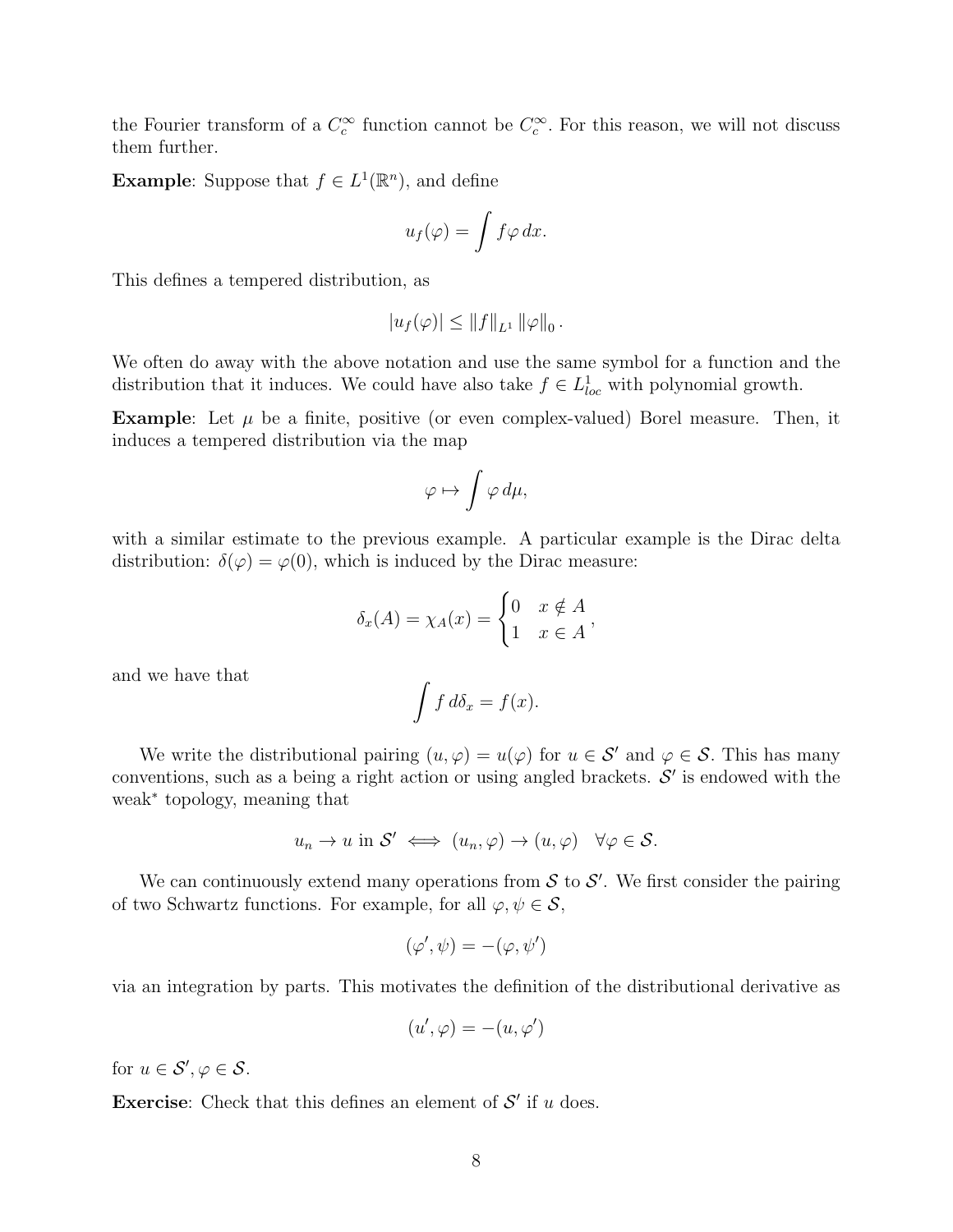**Example:** Let  $H$  be the Heaviside function. Then,  $H$  induces a distribution via acting by integration:

$$
(H,\varphi) = \int_{0}^{\infty} \varphi(x) dx.
$$

Compute directly that

$$
(H',\varphi) = -(H,\varphi') = -\int_{0}^{\infty} \varphi'(x) dx = \varphi(0) = (\delta,\varphi) \implies H' = \delta.
$$

We can similarly extend many other operations, such as multiplication by  $x$ , multiplication by a function (smooth with polynomial growth in all derivatives), translation, and scaling ( $\varphi \mapsto \varphi(\lambda)$ ). We can also define the Fourier transform of tempered distributions via duality:

$$
(\mathcal{F}u, \varphi) = (u, \mathcal{F}\varphi).
$$

The inverse Fourier transform extends in the same way (and it is still the genuine inverse), and these maps are continuous in the weak<sup>∗</sup> topology.

#### Example:

$$
(\mathcal{F}\delta,\varphi)=(\delta,\mathcal{F}\varphi)=\hat{\varphi}(0)=(2\pi)^{-n/2}\int \varphi(x)\,dx=((2\pi)^{-n/2},\varphi)\implies\hat{\delta}=(2\pi)^{-n/2}.
$$

Then, via the Fourier inversion formula,

$$
\mathcal{F}1 = (2\pi)^{n/2}\delta.
$$

More generally,

$$
(\mathcal{F}e^{i\lambda x}, \varphi) = (e^{i\lambda x}, \hat{\varphi}) = \int e^{i\lambda x} \hat{\varphi}(x) dx = (2\pi)^{n/2} \mathcal{F}^{-1}(\hat{\varphi})(\lambda) = (2\pi)^{n/2} \varphi(\lambda).
$$

So,

$$
\mathcal{F}e^{i\lambda x}(\xi) = (2\pi)^{n/2}\delta(\xi - \lambda).
$$

### <span id="page-8-0"></span>4 Schwartz Kernels and Sobolev Spaces I

If we take a smooth cut-off function, then it is easy to see that

$$
\chi(\varepsilon^{-1} \cdot) \varphi \to \varphi
$$

as  $\varepsilon \to 0$  in S, giving density of  $C_c^{\infty}$  in S. By duality, one can check that

$$
\chi(\varepsilon^{-1} \cdot)u \to u
$$

in S' for  $u \in S'$ . Of course, this tells us something about the Fourier transform, as now

$$
\mathcal{F}^{-1}\chi(\varepsilon^{-1}\cdot)\mathcal{F}u\to u
$$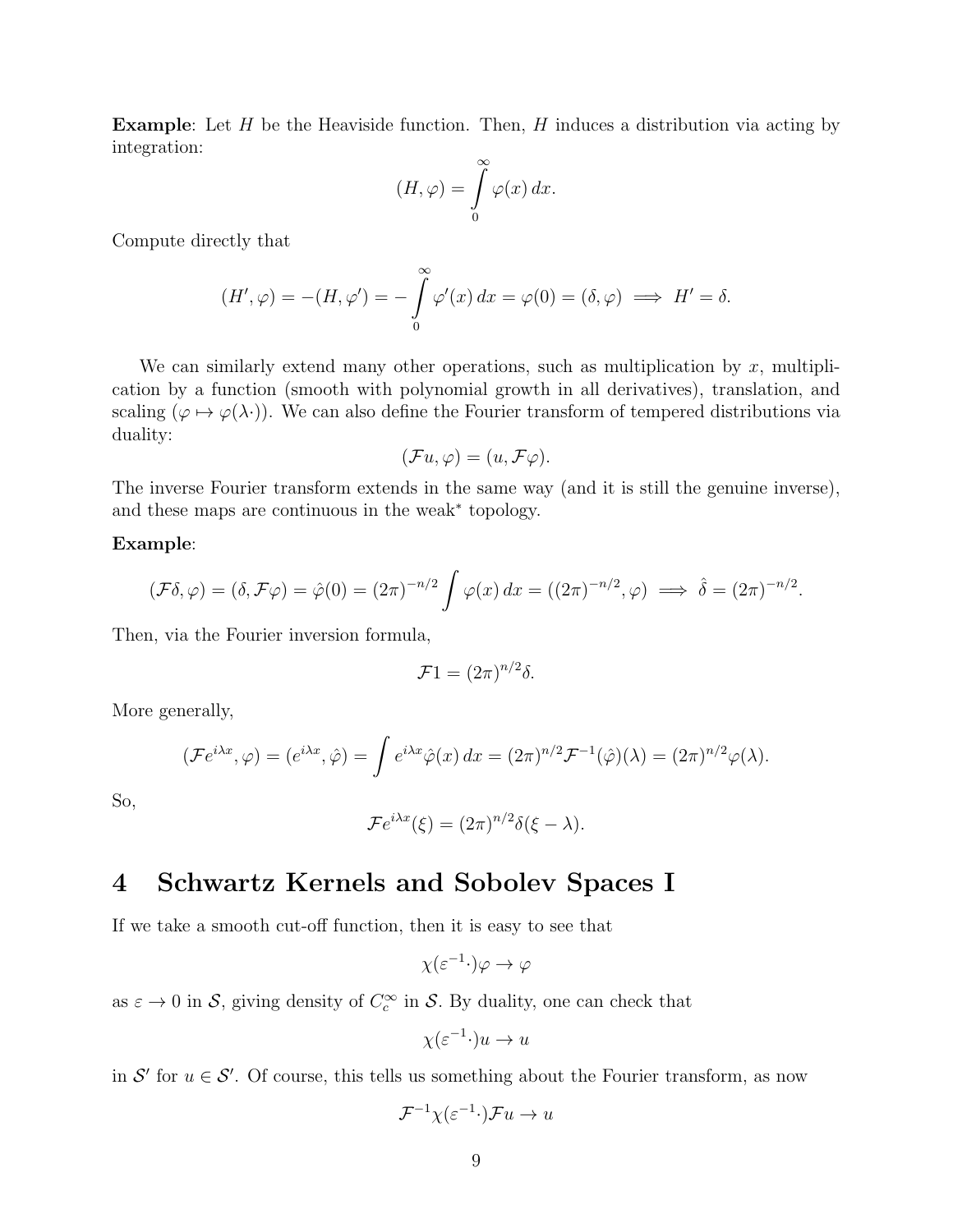in  $\mathcal{S}'$  by continuity of  $\mathcal F$  on  $\mathcal S'$ . To check that this makes sense,

$$
u \in S' \implies \mathcal{F}u \in S' \implies \chi(\varepsilon^{-1} \cdot) \mathcal{F}u \in S' \implies \mathcal{F}^{-1} \chi(\varepsilon^{-1} \cdot) \mathcal{F}u \in S'.
$$

In particular,  $\chi(\varepsilon^{-1})$  Fu is a compactly-supported tempered distribution. Recall that a distribution is compactly supported if its support is compact, where the support of a distribution is defined as the complement of the union of all open sets on which the distribution vanishes (and we say that a distribution vanishes on an open set if its action on all functions supported on that set is zero). That is, a point is in the support if the distribution is not the zero distribution when acting on test functions supported on any neighborhood of the point. We call

$$
\mathcal{E}' = \{ u \in \mathcal{S}' : \text{supp } u \text{ is compact} \}.
$$

In fact, we can pair with any  $C^{\infty}$  function (it is actually the dual of  $C^{\infty}$ ). That is,  $\mathcal{E}' = (C^{\infty})^*$ , where  $C^{\infty}$  is endowed with the Frechét topology generated by the semi-norms

$$
p_{R,k}(u) = \sup_{|x| \le R} \sum_{|\alpha|=1}^{k} |D^{\alpha}u|.
$$

For  $f \in C^{\infty}$ , then we define  $u \in \mathcal{E}'$  via the pairing

$$
(u,f)=(u,\chi f),
$$

where  $\chi$  is a smooth cut-off that is 1 on supp u. This definition is independent of the choice of cut-off, since all  $\chi f$  agree on supp u. This actually allows us to extend  $u \in \mathcal{S}'$  to a linear functional on  $C^{\infty}$ . Since  $\mathcal{E}' \subset \mathcal{S}'$ , we can take the Fourier transform of elements of  $\mathcal{E}'$ . We can actually say more.

**Lemma 4.1.** If  $u \in \mathcal{E}'$ , then we can make sense of the Fourier transform as a function:

$$
\mathcal{F}u(\xi) = (u, (2\pi)^{-n/2}e^{-i\xi x}) = (2\pi)^{-n/2}(u, \chi(x)e^{-ix\xi}) \in C^{\infty}(\mathbb{R}^n).
$$

In fact, this is analytic, and it extends to an entire function on  $\mathbb{C}^n$  with an exponential bound (see the Paley-Wiener-Schwartz theorem).

#### Corollary 4.2.

 $\mathcal{F}: \mathcal{E}' \to C^\infty$ 

So,  $\mathcal{F}^{-1}\chi(\varepsilon^{-1})\mathcal{F}u \to u$ , as discussed earlier, and the left is  $C^{\infty}$ . Throwing in another cut-off, we get that

$$
\chi((\varepsilon')^{-1} \cdot) \mathcal{F}^{-1} \chi(\varepsilon^{-1} \cdot) \mathcal{F} u \to u
$$

in  $S'$  as  $\varepsilon, \varepsilon' \to 0$ . Hence,  $C_c^{\infty}$  is dense in  $S'$ . Since  $C_c^{\infty} \subset S$ , this tells us that S is dense in  $S'$ . This, in turn, implies that the extension of operations from  $S$  to  $S'$  is unique. This can also tell us, for example, that the Fourier transform of an  $L<sup>1</sup>$  function f defined by integration is the same as when we consider f as a distribution  $T_f$ .

Back to PDE's: Consider

$$
\begin{cases} (iD_t - \Delta)u = 0\\ u(0, x) = f \end{cases}
$$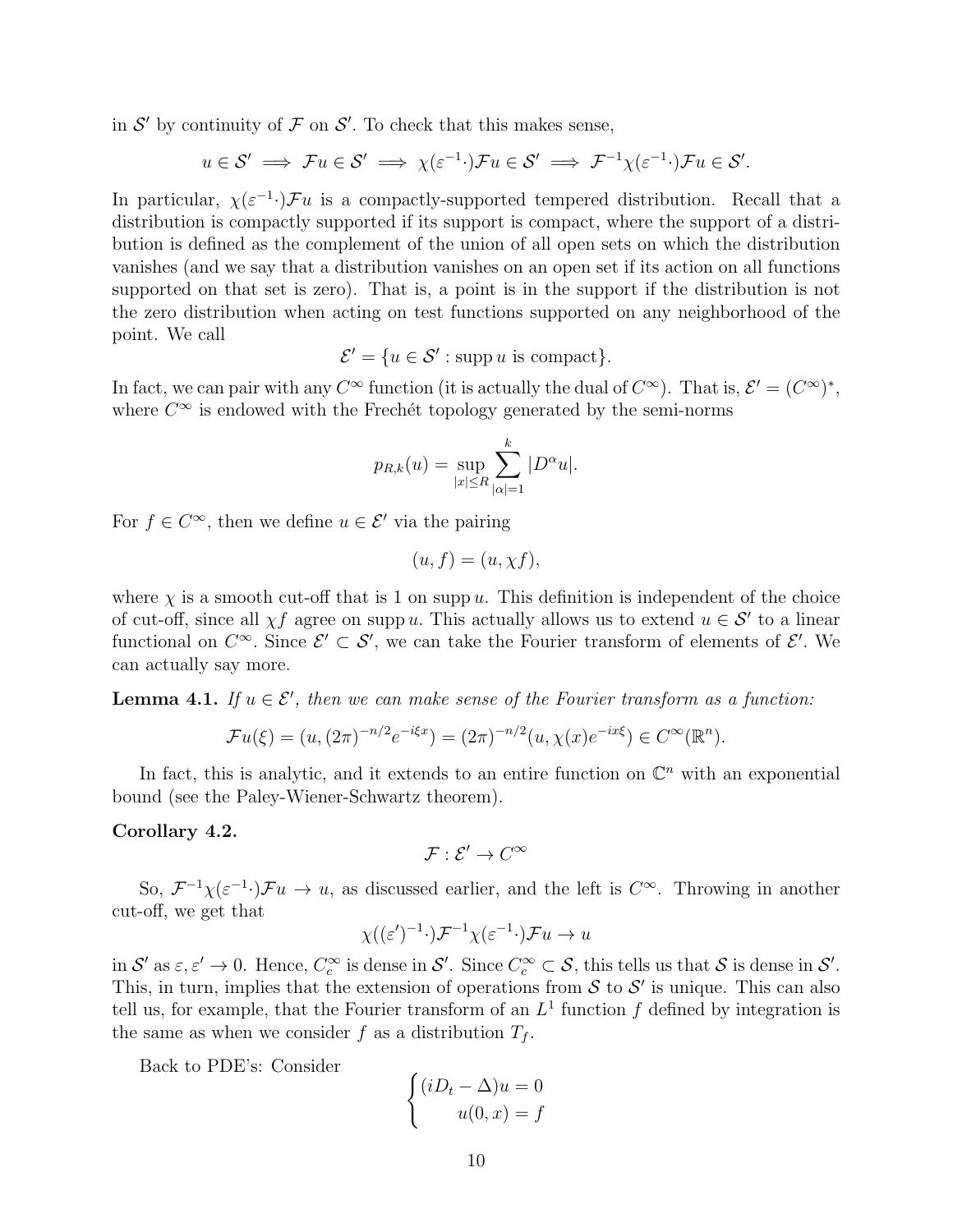In the Schwartz space, we have the solution

$$
u = \mathcal{F}^{-1}e^{-t|\xi|^2}\mathcal{F}f.
$$

This makes sense now if  $f \in S'$ . Indeed,  $f \in S' \implies \mathcal{F}f \in S'$ , and the growth of the exponential and its derivatives guarantees that its product with  $\mathcal{F}f$  is tempered, then the inverse transform continues to keep us in the space. We would like to understand this operator better. Define the heat propagator

$$
e^{t\Delta}: f \mapsto \mathcal{F}^{-1}e^{-t|\xi|^2}\mathcal{F}f.
$$

To understand this, we need to understand the inverse Fourier transform of a product.

**Definition 4.3.** If  $\varphi, \psi \in \mathcal{S}$ , then we define their *convolution* as

$$
(\varphi * \psi)(x) = \int \varphi(x - y)\psi(y) \, dy.
$$

This has a nice physical interpretation as a moving average of the two functions. It is a bilinear, symmetric operator  $S \times S \to S$ . It can be extended continuous to  $S \times S' \to S'$ , by duality (in fact, one can extend it further to a map  $S \times \mathcal{E}' \to S$  and  $\mathcal{E}' \times \mathcal{S}' \to \mathcal{S}'$ ). Typically, one defines  $(\varphi * u, \psi) = (u, \tilde{\varphi} * \psi)$ , where  $\tilde{\varphi}(x) = \varphi(-x)$ . One can readily check that this is consistent with the definition given for Schwartz functions. For symmetry, we merely record

#### Lemma 4.4.  $\varphi * \psi = \psi * \varphi$

To prove this, simply change variables. A quick application of Fubini yields the key property of convolution.

Lemma 4.5.  $\mathcal{F}(\varphi * \psi) = (2\pi)^{n/2} (\mathcal{F}\varphi) (\mathcal{F}\psi)$ 

Hence, we can write

$$
e^{t\Delta}f = \mathcal{F}^{-1}e^{-t|\xi|^2}\mathcal{F}f = K * f,
$$

where

$$
K = (2\pi)^{-n/2} \mathcal{F}^{-1} e^{-t|\xi|^2}.
$$

We call  $K$  is the *heat kernel*. In particular,

$$
K(x,t) = (4\pi t)^{-n/2} e^{-|x|^2/4t} \implies e^{t\Delta} f = \int (4\pi t)^{-n/2} e^{-|x-y|^2/4t} f(y) dy,
$$

for a function f. Many answers in PDE's have solutions in this form. So, our solution has the form

$$
e^{t\Delta}f = \int K(x - y)f(y) \, dy
$$

In greater generality, we may have a solution

$$
\int K(x,y)f(y) \, dy,
$$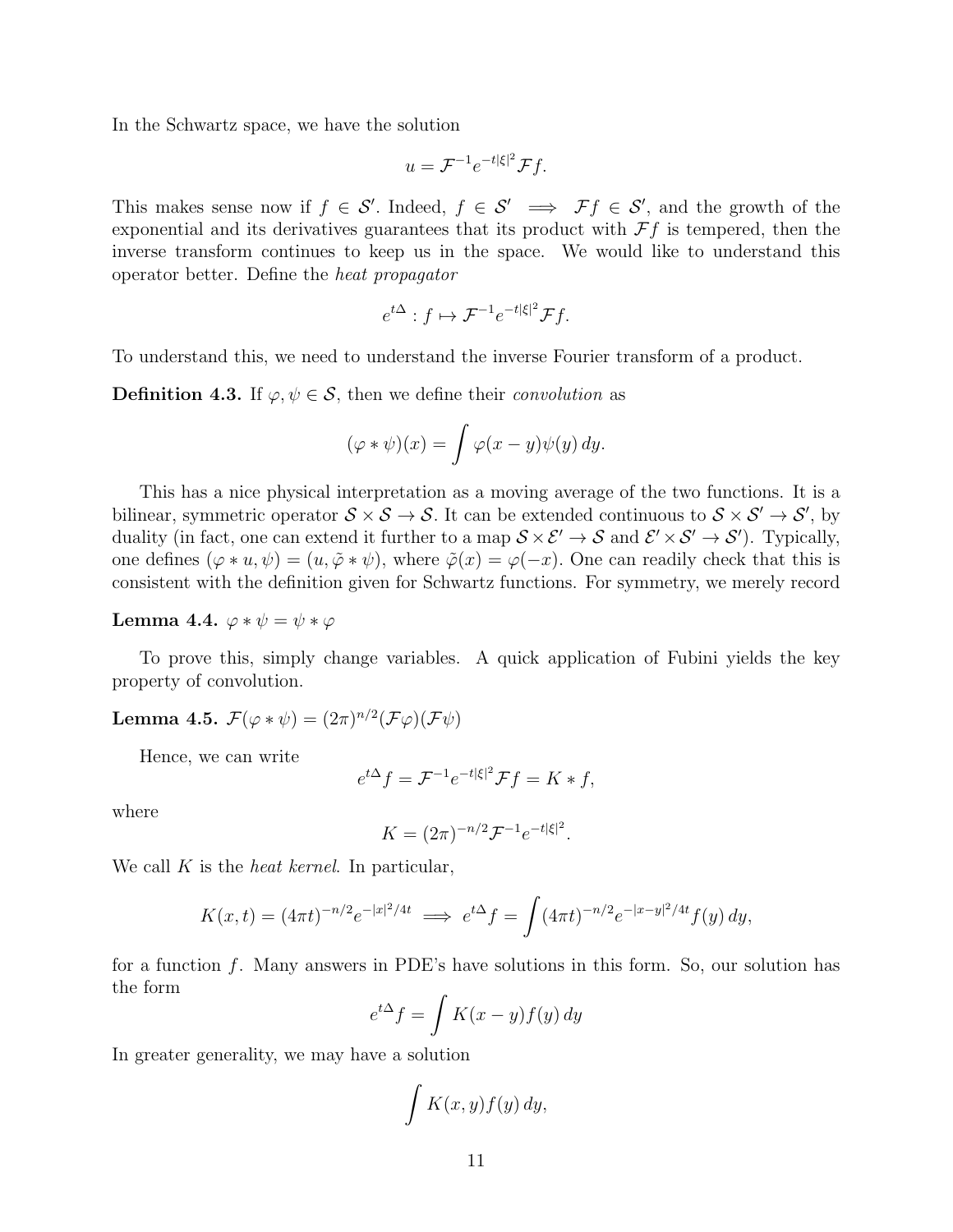where K is a function on  $\mathbb{R}^{2n}$ . For example, if  $K \in L^2(\mathbb{R}^{2n})$ , then this gives an operator on  $L^2$  functions, which is an example of a Hilbert-Schmidt operator (this is actually exhaustive, which is the content of the so-called Hilbert-Schmidt kernel theorem).

Now, let us take  $K \in \mathcal{S}'(\mathbb{R}^{2n})$ . Define

$$
T_K(\varphi) = \sqrt[u]{K(x, y)\varphi(y)}\,dy"
$$

by

$$
(T_K\varphi,\psi)_{\mathbb{R}^n}=(K,\psi\otimes\varphi),\qquad(\psi\otimes\varphi)(x,y)=\varphi(x)\psi(y).
$$

Note that this is consistent with what would happen if  $K$  were some nice function. So, each  $K \in \mathcal{S}'(\mathbb{R}^{2n})$  defines a continuous, linear operator  $T_K : \mathcal{S}(\mathbb{R}^n) \to \mathcal{S}'(\mathbb{R}^n)$ . This turns out to be exhaustive.

**Theorem 4.6** (Schwartz Kernel Theorem). Let  $T : \mathcal{S}(\mathbb{R}^n) \to \mathcal{S}'(\mathbb{R}^n)$ . If T is linear and continuous, then there exists  $K \in \mathcal{S}'(\mathbb{R}^{2n})$  so that  $T = T_K$ . i.e.

$$
``T\varphi(x) = \int K(x, y)\varphi(y) \, dy".
$$

We often do not distinguish between an operator and its Schwartz kernel, since they are in one-to-one correspondence. The proof of this result is quite non-trivial, and we will omit it.

Now, we move on to a discussion on Sobolev spaces. We are especially interested in  $L^2$ -based Sobolev spaces.

**Definition 4.7.** We define the Sobolev space  $H^k(\mathbb{R}^n)$  for  $k \in \mathbb{N} \cup \{0\}$  as

$$
H^k(\mathbb{R}^n) = \{ u \in \mathcal{S}'(\mathbb{R}^n) : D^{\alpha} u \in L^2 \quad \forall |\alpha| \le k \}.
$$

When we say  $D^{\alpha}u \in L^2$ , we mean that the distributional pairing is represented by integration against and  $L^2$  function. Note that

$$
u \in H^k \iff \hat{u} \in L^2 \text{ and } \xi^{\alpha} \hat{u} \in L^2 \quad \forall \ |\alpha| \leq k \iff \langle \xi \rangle^k \hat{u} \in L^2,
$$

and the last statement makes sense for any  $s \in \mathbb{R}$ .

**Definition 4.8.** We define the Sobolev space  $H^s(\mathbb{R}^n)$  for  $s \in \mathbb{R}$  as

$$
H^{s}(\mathbb{R}^{n}) = \{ u \in \mathcal{S}'(\mathbb{R}^{n}) : \langle \xi \rangle^{s} \hat{u} \in L^{2} \}.
$$

We can see that  $s > 0 \implies H^s \subset L^2 = H^0$ ,  $s < 0 \implies L^2 \subset H^s$ , which further implies that  $H^s \subset H^t$  for all  $s > t$  (this subset notation should be understood as meaning that the inclusion map is injective and continuous) These are all Hilbert spaces, as they are  $L^2$ -based. They are endowed with the inner product

$$
\langle u, v \rangle_{H^s} = \int \langle \xi \rangle^{2s} \hat{u}(\xi) \overline{\hat{v}}(\xi) d\xi.
$$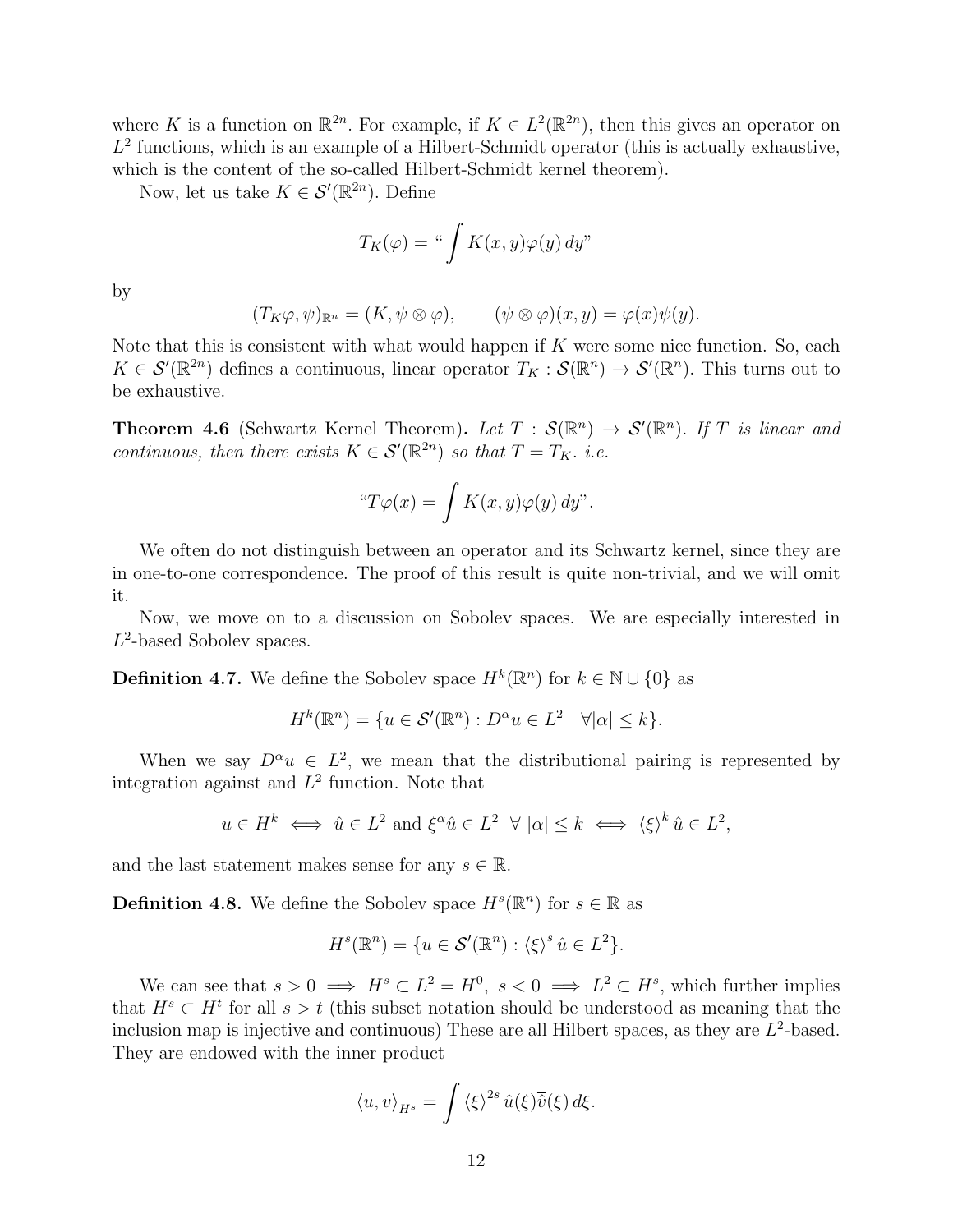We also remark that for  $s > 2n$ ,  $H<sup>s</sup>$  forms a Banach algebra.

Consider the Fourier multiplier

$$
\Lambda_s = (1 - \Delta)^{s/2},
$$

which acts via the Fourier multiplier functional calculus as

$$
\Lambda_s f = \mathcal{F}^{-1}\left(\langle \xi \rangle^s \hat{f}(\xi)\right).
$$

Since  $\mathcal F$  is an isometric isomorphism, one could equivalently define  $H^s$  as the tempered distributions u so that  $\Lambda_s u \in L^2$ , or  $H^s = \Lambda_{-s} L^2$ . In particular, this is an isometric isomorphism

$$
\Lambda_s: H^s \to L^2,
$$

and

$$
\Lambda_s: H^t \to H^{t-s}
$$

in the same manner.

One can readily prove the following proposition.

**Proposition 4.9.** For all  $s \in \mathbb{R}$ ,  $D^{\alpha}: H^s \to H^{s-|\alpha|}$ 

Furthermore,

**Lemma 4.10.** Suppose that  $f \in H^1$ , so that  $\partial_{x_j} f \in L^2$  for each j (this denotes the distributional derivative). Then,

$$
\lim_{k \to 0} \frac{f(x + ke_j) - f(x)}{k} \to \partial_{x_j} f(x)
$$

in  $L^2$ .

So, the difference quotients converge in  $L^2$  to the distributional derivative. Next, we record a result on *duality*.

**Proposition 4.11.**  $(H^s)^* = H^{-s}$ , where the dual is taken with respect to the  $L^2$  inner product. Hence, any  $\alpha : H^s \to \mathbb{C}$  continuous and linear has the form

$$
\alpha(u) = \langle u, v \rangle_* := \langle \hat{u}, \hat{v} \rangle \, ,
$$

for a unique  $v \in H^{-s}$ .

Note that the dual is taken with respect to  $L^2$  (the above might have set off alarm bells, as Hilbert spaces are reflexive with respect to their inner product).

**Remark 4.12.** Let me elaborate on this pairing. On  $S$ , this pairing is the same as the standard  $L^2$  pairing via Plancherel. For  $u, v \in \mathcal{S}$ , we apply Cauchy-Schwarz to get

$$
|\langle u,v\rangle| = |\langle \Lambda_s u, \Lambda_{-s} v\rangle| \le ||u||_{H^s} ||v||_{H^{-s}}.
$$

So, this is a continuous bilinear form which extends by density to  $H^s$  and  $H^{-s}$ . I will not show that this pairing gives an isometric isomorphism between  $H^{-s}$  and  $(H^{s})^*$  via the map  $v \mapsto \langle \cdot, v \rangle_*$ ; see page 122 of Friedlander and Joshi or page 302 in Folland.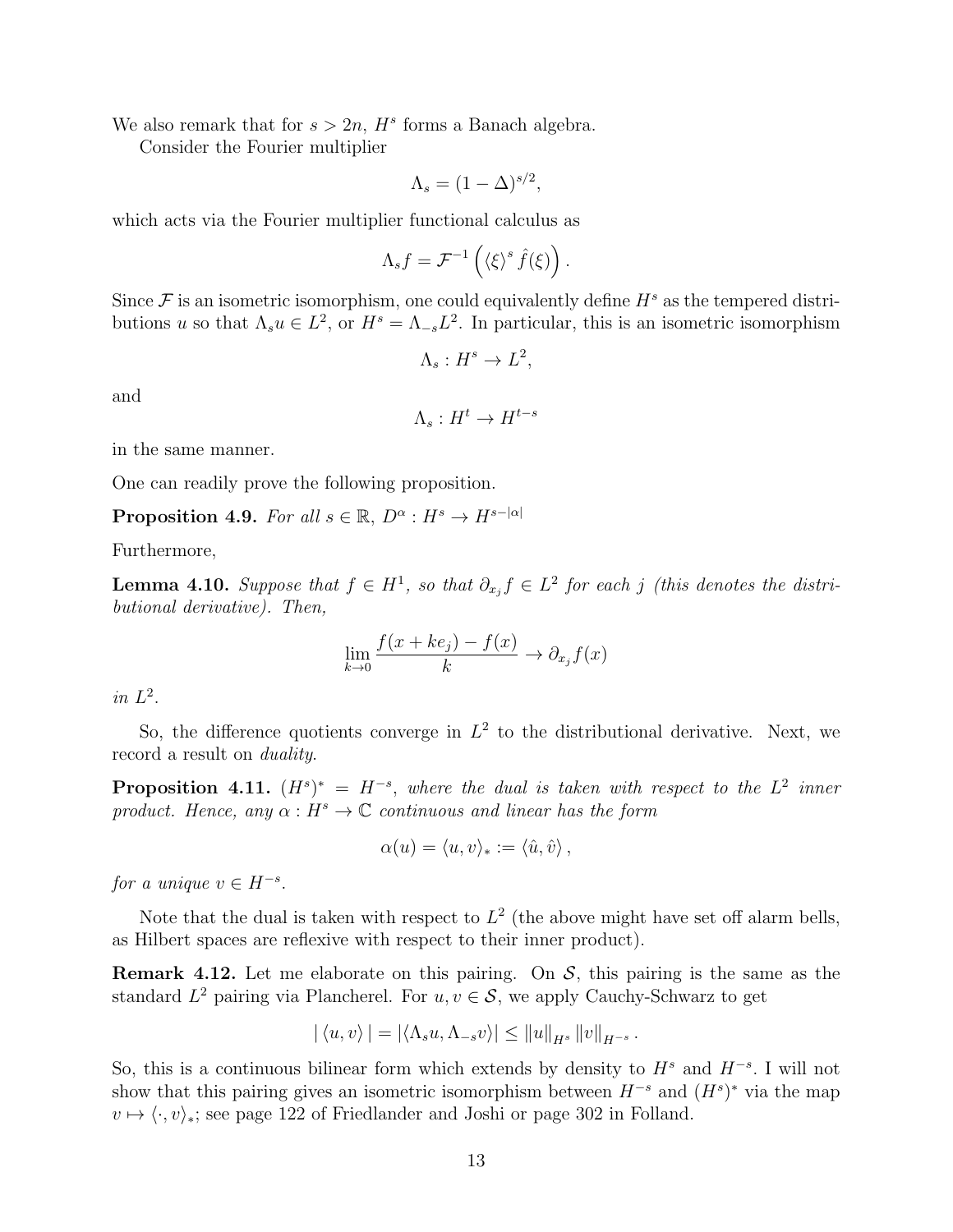It will be nice to know how these Sobolev spaces relate to more classical spaces of functions, especially those which record regularity.

**Proposition 4.13** (Sobolev Embedding).  $H^s(\mathbb{R}^n) \hookrightarrow C^k(\mathbb{R}^n)$  if  $s > n/2 + k$ .

For example,  $H^s \hookrightarrow C^0$  if  $s > n/2$ .

Proof. Both are Banach spaces, so it suffices to show that the inclusion map is continuous on a dense subset. We only do  $k = 0$ . It will suffice to show that there exists  $C \in \mathbb{R}^+$  so that for all  $\varphi \in \mathcal{S}$ ,

$$
\sup |\varphi| \leq C \, \|\varphi\|_{H^s} \, .
$$

Write

$$
\varphi(x) = (2\pi)^{-n/2} \int e^{ix\xi} \hat{\varphi}(\xi) d\xi = (2\pi)^{-n/2} \int (\langle \xi \rangle^{-s} e^{ix\xi}) (\langle \xi \rangle^{s} \hat{\varphi}(\xi) d\xi.
$$

Applying the Cauchy-Schwarz inequality,

$$
\sup |\varphi| \leq C \left\|\varphi\right\|_s.
$$

We used that

$$
s > n/2 \implies \langle \xi \rangle^{-s} e^{ix\xi} \in L^2.
$$

 $\Box$ 

Remark 4.14. I prefer the following proof:

We start with  $k = 0$ . For any  $f \in H^s$ , with  $s > n/2$ , we note that

 $\|\hat{f}\|_{L^1} \lesssim \|f\|_{H^s}$ .

Since  $\hat{f} \in L^1$ , the Fourier inversion theorem and Riemann-Lebesgue lemma tell us that  $f \in C_0^0$ , with

$$
||f||_{L^{\infty}} \lesssim ||f||_{H^{s}}.
$$

Now, suppose that  $f \in H^s$  and  $s > k + n/2$ ,  $k \in \mathbb{N}$ . Given  $|\alpha| \leq k$ , we know that  $D^{\alpha}: H^s \to H^{s-|\alpha|}$ . Applying the  $k=0$  case to  $D^{\alpha} f$ , we have that  $D^{\alpha} f \in C_0^0$  and

$$
\|D^\alpha f\|_{L^\infty} \lesssim \|f\|_{H^{s-|\alpha|}} \lesssim \|f\|_{H^s}\,.
$$

We can see the continuity in the following way, as well. By density, there exists a sequence of Schwartz functions  $\{\varphi_j\}$  so that  $\varphi_j \to D^{\alpha} f$  in  $H^{s-|\alpha|}$ . Since  $\varphi_j \in H^{s-|\alpha|}$ . By the above inequality, we have that  $\varphi_j \to D^\alpha f$  uniformly, which yields continuity.

**Technically**, this only shows that the weak derivatives of  $f$  are continuous. General weak derivative theory tells us that we are good (e.g. if  $D_j f = u$  and u is continuous, then f is a.e.  $C^1$ ), but we can also note the following: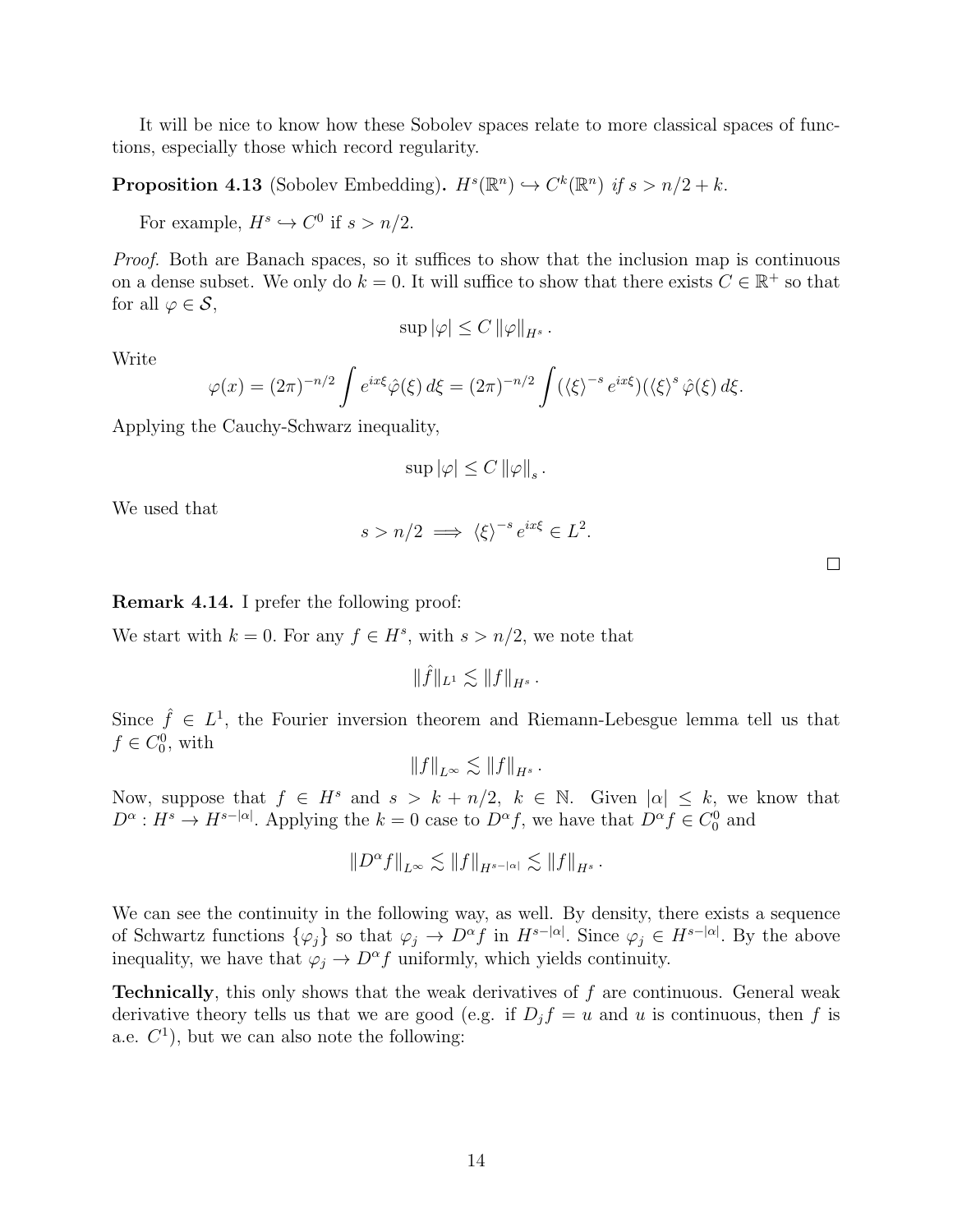By density, there exists a sequence of Schwartz function  $f_j$  so that  $f_j \to f$  in  $H^s$ . By the estimate,  $f_j \to g$  in  $C^k$ , due to completeness. In particular,  $f_j \to f$  in  $L^2$ , and  $f_j \to g$  in  $C_0^0$ ; thus,

$$
\int f_j \varphi \to \int f \varphi, \qquad \forall \varphi \in \mathcal{S}
$$

$$
\int f_j \varphi \to \int g \varphi, \qquad \forall \varphi \in \mathcal{S}
$$

implying that  $f = g$ .

Note that the proof actually gave us an embedding into  $C_0^k$ .

Corollary 4.15.

$$
\bigcap_{s\in\mathbb{R}} H^s \subset C^\infty,
$$
  

$$
\bigcup_{s\in\mathbb{R}} H^s \supset \mathcal{E}'.
$$

and

Another important embedding is the compact embedding of higher-order Sobolev spaces into lower-order ones.

<span id="page-14-1"></span>**Theorem 4.16** (Rellich-Kondrachov). Take  $s > t$ , K compact, and consider

$$
S = \{ u \in H^s(\mathbb{R}^n) : \operatorname{supp} u \subset K, ||u||_s \le 1 \}.
$$

Then, S is compact in  $H^t$ .

**Remark 4.17.** The same is true for  $\langle x \rangle^{-\alpha} H^s \hookrightarrow \langle x \rangle^{-\beta} H^t$  for  $\alpha > \beta$  and  $s > t$ . This is nice, as it is expressed in terms of both decay and regularity.

We will prove this next time, but let us talk about it a bit. We know that the closed unit ball is never compact in an infinite-dimensional Banach space. There are two primary obstructions to compactness in  $L^2$ : functions marching off to infinity in space or in frequency (both are issues by Plancherel). If we support things in space and control the high frequencies in some way (better than  $L^2$  in frequency), then we get compactness in a weaker space.

# <span id="page-14-0"></span>5 Sobolev Spaces II: Proof of Rellich's Theorem, Complex Interpolation, and Applications

To start off, we proceed with the proof of the Rellich-Kondrachov theorem.

*Proof of Theorem [4.16.](#page-14-1)* Let  $u_j \in S$  be bounded in  $H^t$ . WLOG, take  $t = 0$  (otherwise, use the  $\Lambda_s$  action). We want a subsequence converging in  $L^2$ . Passing to a subsequence (by the Banach-Alaoglu theorem)  $u_j \to u \in S$  weakly in  $H^s$ . We want to show that  $u_j \to u$  (i.e. strongly).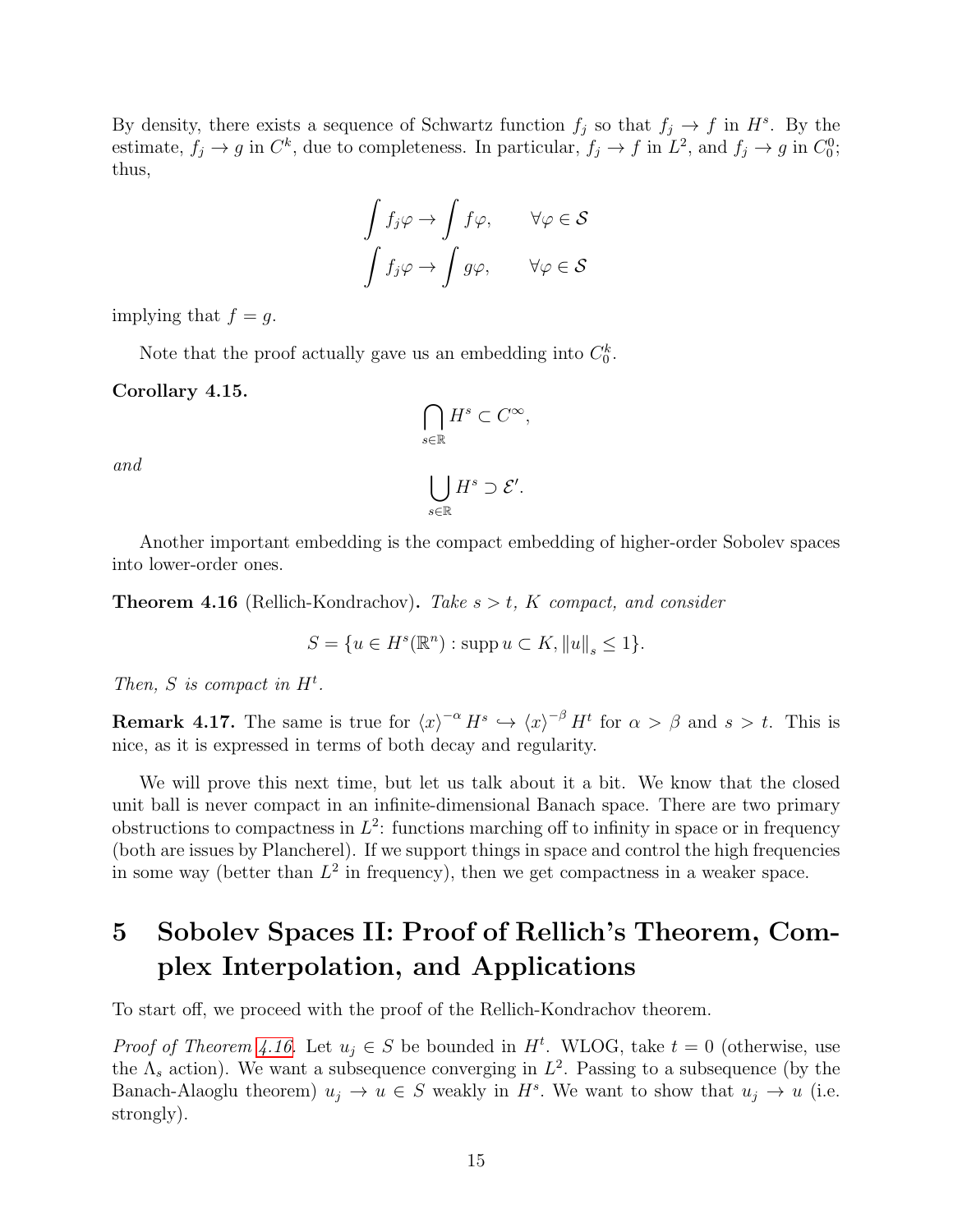Note that

$$
w \in S \subset \mathcal{E}' \implies \hat{w}(\xi) = (w, (2\pi)^{-1/2} e^{ix\xi}) = (w, (2\pi)^{-1/2} \chi e^{ix\xi}), \qquad \chi \in C_c^{\infty}, \chi \equiv 1 \text{ on } \text{supp } w.
$$

Then,

$$
|\hat{w}(\xi)| \le C ||w||_{H^s} ||\chi e^{i(\cdot)\xi}||_{H^{-s}} = C ||\chi e^{i(\cdot)\xi}||_{H^{-s}},
$$

and

$$
\|\chi e^{i(\cdot)\xi}\|_{H^{-s}} = \int |\widehat{\chi e^{ix\xi}}(\eta)|^2 \langle \eta \rangle^{-2s} d\eta = \int |\widehat{\chi}(\eta - \xi)|^2 \langle \eta \rangle^{-2s} d\eta
$$
  
=  $\mathcal{O}(\langle \xi \rangle^{-2s}).$ 

Thus,

 $|\hat{w}(\xi)| \leq C \langle \xi \rangle^{-s}.$ 

If we apply this to  $u_j$ , then we get that  $\hat{u}_j$  is uniformly bounded on compact subsets of  $\mathbb{R}^n$ . One can do the same for partial derivatives in  $\xi$ , in which case the Arzela-Ascoli theorem guarantees the existence of a locally uniformly convergence subsequence. Since

$$
u_j \xrightarrow{w} u \implies (u_j, e^{ix\xi}) \to (u, e^{ix\xi}) \implies \hat{u}_j(\xi) \to \hat{u}(\xi) \qquad \forall \xi
$$

passing to our subsequence gives that

$$
\hat{u}_j \to \hat{u} \text{ uniformly.}
$$

Fix  $\varepsilon > 0$ . Then, there exists  $R > 0$  such that

$$
\langle R\rangle^{-2s} < \frac{\varepsilon}{4}.
$$

By Plancherel,

$$
||u_j - u||_{L^2}^2 = \int |\hat{u}_j(\xi) - \hat{u}(\xi)|^2 d\xi = \int_{|\xi| > R} |\hat{u}_j(\xi) - \hat{u}(\xi)|^2 d\xi + \int_{|\xi| \le R} |\hat{u}_j(\xi) - \hat{u}(\xi)|^2 d\xi
$$
  
=:  $I_1 + I_2$ .

Now,

$$
I_2 = \int\limits_{|\xi|>R} |\hat{u}_j - \hat{u}|^2 \left\langle \xi \right\rangle^{-2s} \left\langle \xi \right\rangle^{2s} d\xi \le \left\langle R \right\rangle^{-2s} \|u_j - u\|_{H^s}^2 < \frac{\varepsilon}{4} \|u_j - u\|_{H^s}^2 \le \frac{\varepsilon}{2}.
$$

For  $I_2$ , we simply use the established uniform convergence to get that there exists  $N \in \mathbb{N}$ such that

$$
I_2 < \frac{\varepsilon}{2}.
$$

Thus,  $u_j \to u$  in  $L^2$ .

 $\Box$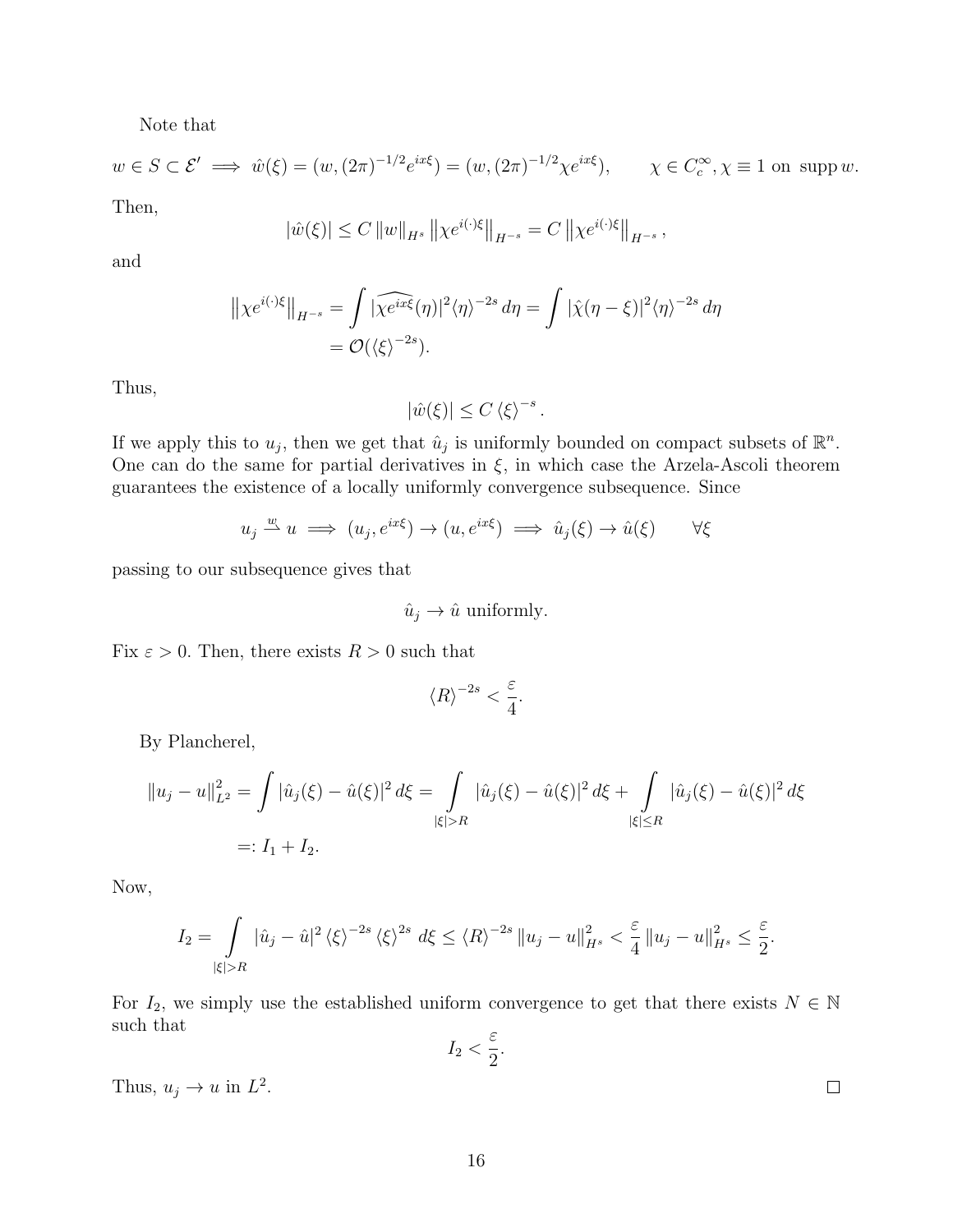We will change gears a bit. Recall that if

$$
p(\xi) = \sum_{|\alpha| \le m} a_{\alpha} \xi^{\alpha}, \qquad a_{\alpha} \in \mathbb{C},
$$

then

$$
p(D): H^s \to H^{s-m}
$$

for all  $s \in \mathbb{R}$ . We are interested in studying the action of variable-coefficient differential operators

$$
P \in \text{Diff}^m(\mathbb{R}^n), \qquad P = \sum_{|\alpha| \le m} a_{\alpha}(x) D^{\alpha}, \qquad a_{\alpha} \in C_b^{\infty}(\mathbb{R}^n).
$$

In particular, we pose the following question:

Question: Is it still true that  $P : H^s \to H^{s-m}$ ?

If P is the map  $\varphi \mapsto a\varphi$ , with  $a \in C_b^{\infty}$ , then  $P: H^s \to H^s$  for any  $s \in \mathbb{N}$ . For example, if  $s = 1$ , and  $u \in H^1$ , then

$$
||au||_{H^1}\leq ||au||_{L^2}+\|\nabla(au)\|_{L^2}\lesssim ||u||_{L^2}+\|\nabla u\|_{L^2}+\|u\|_{L^2}<\infty.
$$

The argument is similar for higher natural numbers (induct). Consider  $P$  to be given in the form in our stated question. Note that  $a_{\alpha}(x)D^{\alpha} = M_{a_{\alpha}} \circ D^{\alpha}$  and  $D^{\alpha} : H^{s} \to H^{s-|\alpha|}$  for all  $s \in \mathbb{R}$ . This coupled with the work for  $M_{a_{\alpha}}$  gives the result for natural s, and we can see that, for general  $s \in \mathbb{R}$ , our question boils down to showing that  $M_a: H^s \to H^s$  for all  $s \in \mathbb{R}$ . We will show this using the method of *complex interpolation*.

We will start with  $s \in [0, 1]$ . One can natural extend the work to the non-negative reals, then use a duality argument to extend to  $s \in \mathbb{R}$ . We already know that result when  $s = 0, 1$ . Notice that it will suffice to prove that  $T_s := \Lambda_s M_a \Lambda_{-s} : L^2 \to L^2$  for  $s \in (0,1)$ .

Key idea:  $T_z$  makes sense for all  $z \in \mathbb{C}$  and is analytic in z.

Since  $||T_z|| = \sup_{||\psi_1||=||\psi_2||=1} |\langle T_z\psi_1, \psi_2\rangle|$  for  $\psi_1, \psi_2 \in L^2$  and S is dense in  $L^2$ , it will suffice to show that for all  $\psi_1, \psi_2 \in \mathcal{S}$ 

$$
|\langle T_z\psi_1,\psi_2\rangle| \lesssim \|\psi_1\| \|\psi_2\|,
$$

where the  $\langle \cdot, \cdot \rangle$  and  $\| \cdot \|$  denote the  $L^2$  inner product and norm, respectively. We already have the result if  $\text{Re } z = 0, 1$ , since  $\Lambda_{x+iy} = \Lambda_x \Lambda_{iy}$ , and  $\Lambda_{iy}$  is unitary on  $L^2$ . To ease notation, let us call

$$
f = f_{\psi_1, \psi_2} = \langle T_z \psi_1, \psi_2 \rangle.
$$

If we call  $\Omega = \{z \in \mathbb{C} : \text{Re } z \in [0,1]\},\$  then we already know that  $|f(z)| \lesssim ||\psi_1|| ||\psi_2||$  for  $z \in \partial \Omega$ . So, f is scalar-valued and holomorphic on  $\Omega$  (in fact, it is entire).

<span id="page-16-0"></span>**Theorem 5.1** (Hadamard 3-lines theorem). Suppose that f is analytic in  $\text{int } \Omega$  and both continuous and bounded on  $\Omega$ . Set  $M(x) = \sup_{y \in \mathbb{R}} |f(x+iy)|$ . Then,  $\log M(x)$  is convex. Equivalently,

$$
M(x) \le (M(0))^{1-x} (M(1))^x.
$$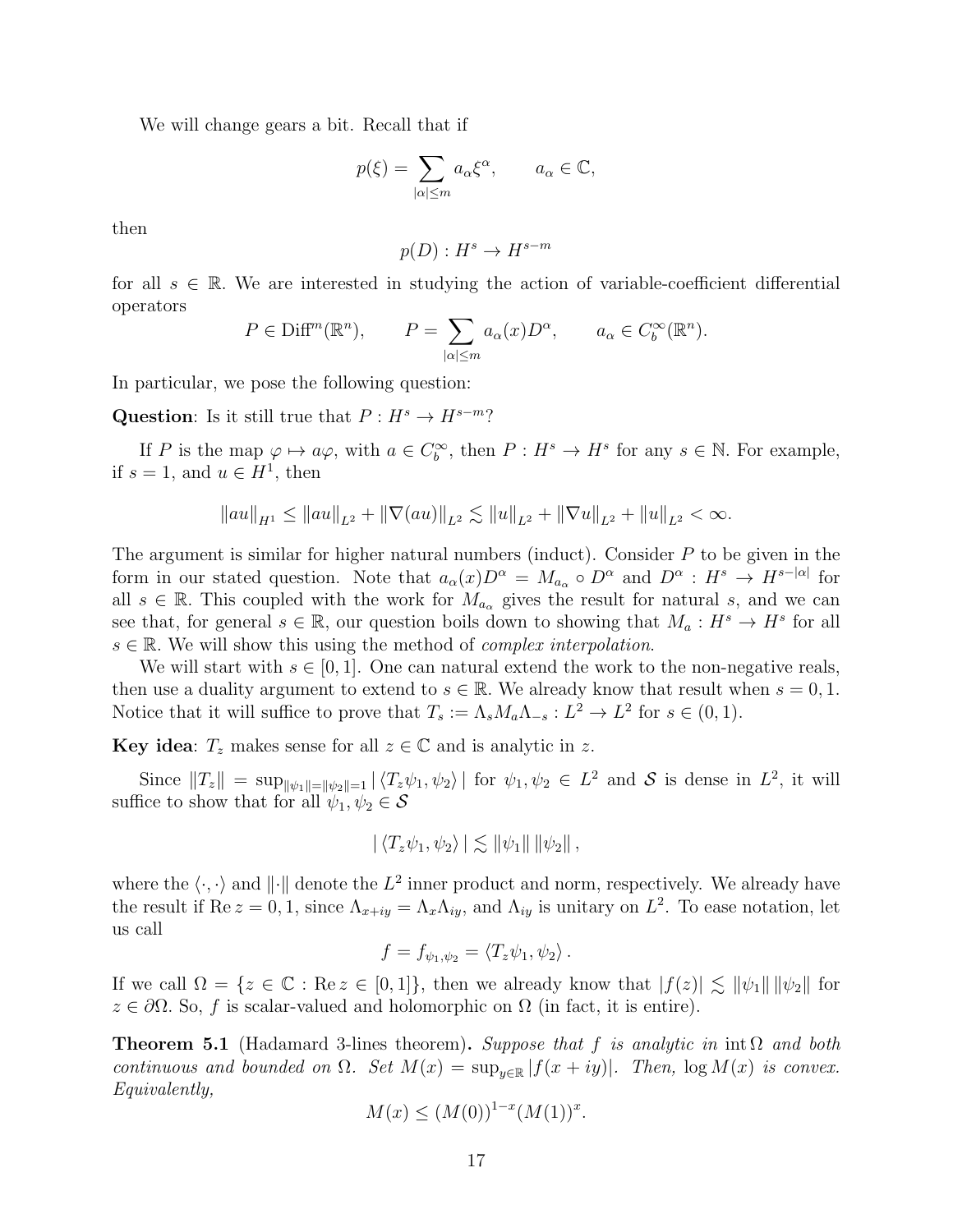Proof. Set

$$
g(z) = f(z)((M(0))^{-1+z}(M(1))^{-z}).
$$

We must show that  $|g(z)| \leq 1$ , and we already know that  $|g(iy)| \leq 1$  and  $|g(1+iy)| \leq 1$ . For each  $n \in \mathbb{N}$ , set

$$
g_n(z) = g(z)e^{(z^2 - 1)/n}
$$

.

Since  $|g_n(z)| = |g(z)|e^{(x^2-y^2-1)/n}$ , it follows that  $|g_n(z)| \to 0$  as  $|z| \to \infty$  for all  $z \in \partial\Omega$ . By the maximum modulus principle,

$$
\sup_{z \in \Omega} |g_n(z)| = \sup_{z \in \partial\Omega} |g_n(z)| \le \sup_{z \in \partial\Omega} |g(z)| \le 1.
$$

Since  $g_n(z) \to g(z)$  as  $n \to \infty$  for all  $z \in \Omega$ , it follows that  $|g(z)| \leq 1$  for all  $z \in \Omega$ .  $\Box$ 

In order to apply this to f, we must check that f is bounded on  $\partial\Omega$ . But, this is easy: fix  $z \in \partial \Omega$ , and notice that

$$
|f(z)| \le ||T_z \psi_1|| \, ||\psi_2|| = ||\Lambda_z M_a \Lambda_{-z} \psi_1|| \, ||\psi_2||
$$

If  $\text{Re } z = 0$ , then

$$
|f(z)| \leq ||M_a \Lambda_0 \psi_1|| \, ||\psi_2|| \, ,
$$

and if  $\text{Re } z = 1$ ,

$$
|f(z)| \leq ||M_a \Lambda_{-1} \psi_1||_{H^1} ||\psi_2||.
$$

Recall that  $M_a: H^s \to H^s$  if  $s = 0$  and or  $s = 1$ . If Re  $z = 0$ , then we use that  $s = 0$  case to get that

$$
|f(z)| \leq C_0 \|\Lambda_0 \psi_1\| \|\psi_2\| = C_0 \|\psi_1\| \|\psi_2\|,
$$

and if  $\text{Re } z = 1$ , then we use the  $s = 1$  case to get that

$$
|f(z)| \leq C_1 \|\Lambda_{-1}\psi_1\|_{H^1} \|\psi_2\| = C_1 \|\psi_1\| \|\psi_2\|.
$$

By Theorem [5.1,](#page-16-0) we conclude via the least upper bound property that

$$
|f(x+iy)| \leq C_0^{1-x} C_1^x \, ||\psi_1|| \, ||\psi_2||
$$

for all  $x \in [0,1]$ . In particular,

$$
|f(s)| \le C ||\psi_1|| ||\psi_2||
$$

for all  $s \in [0,1]$ .

For  $s \in \mathbb{R}_+$ , one can employ the same type of argument (using boundedness on  $H^k$  for an appropriate  $k \in \mathbb{N}$ ). If  $-s \geq 0$  and  $u \in H^{-s}$ , then

$$
||M_a u||_{-s} = \sup_{\substack{v \in H^s \\ ||v||_s = 1}} |\langle M_a u, v \rangle_{L^2}| = \sup_{\substack{v \in H^s \\ ||v||_s = 1}} |\langle u, M_a v \rangle_{L^2}| \lesssim ||u||_{H^{-s}} ||v||_{H^s} = ||u||_{H^{-s}}.
$$

Thus, we have answered our question in the affirmative: variable-coefficient differentiable operators of order m (with smooth coefficients bounded in all derivatives) send  $H^s$  to  $H^{s-m}$ , just as in the constant coefficient case. We will record this in the following theorem.